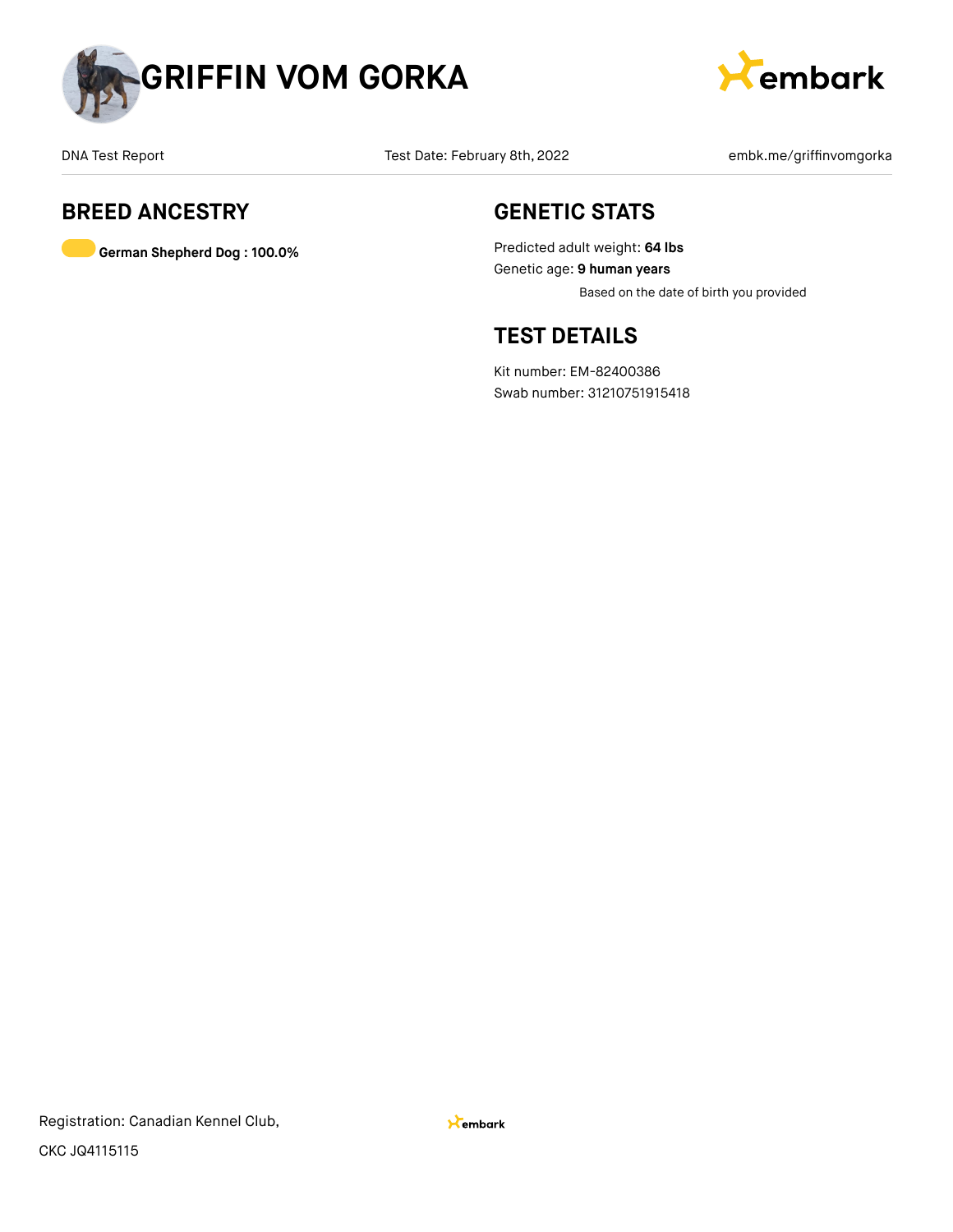





**GERMAN SHEPHERD DOG**

The German Shepherd dog is the second most popular dog breed in the United States, and the fourth most popular in the United Kingdom (where it is known as the Alsatian). This breed was standardized in Germany at the end of the 19th century from local dogs used for herding and livestock guarding. Their confidence, courageousness and keen sense of smell coupled with their notable intelligence make them highly suited to police work, military roles, and search and rescue. German Shepherds require regular physical and mental exercise and have a heavy shedding coat that comes in both short and long varieties. They were first recognized by the AKC in 1908 and later became fashionable as soldiers returning from WWI spoke highly of the German dogs and Hollywood popularized the breed with stars like Strongheart and Rin Tin Tin.

#### **Fun Fact**

Despite being sometimes called the "Alsatian wolf dog", German Shepherds are not true wolf dogs— they are 100% dog. Nevertheless, German shepherds were crossed with wolves in the past to form the Czechoslovakian and Saarloos wolfdog breeds. German Shepherds, along with other breeds and sled dogs, were also used in the creation of the Chinook breed.

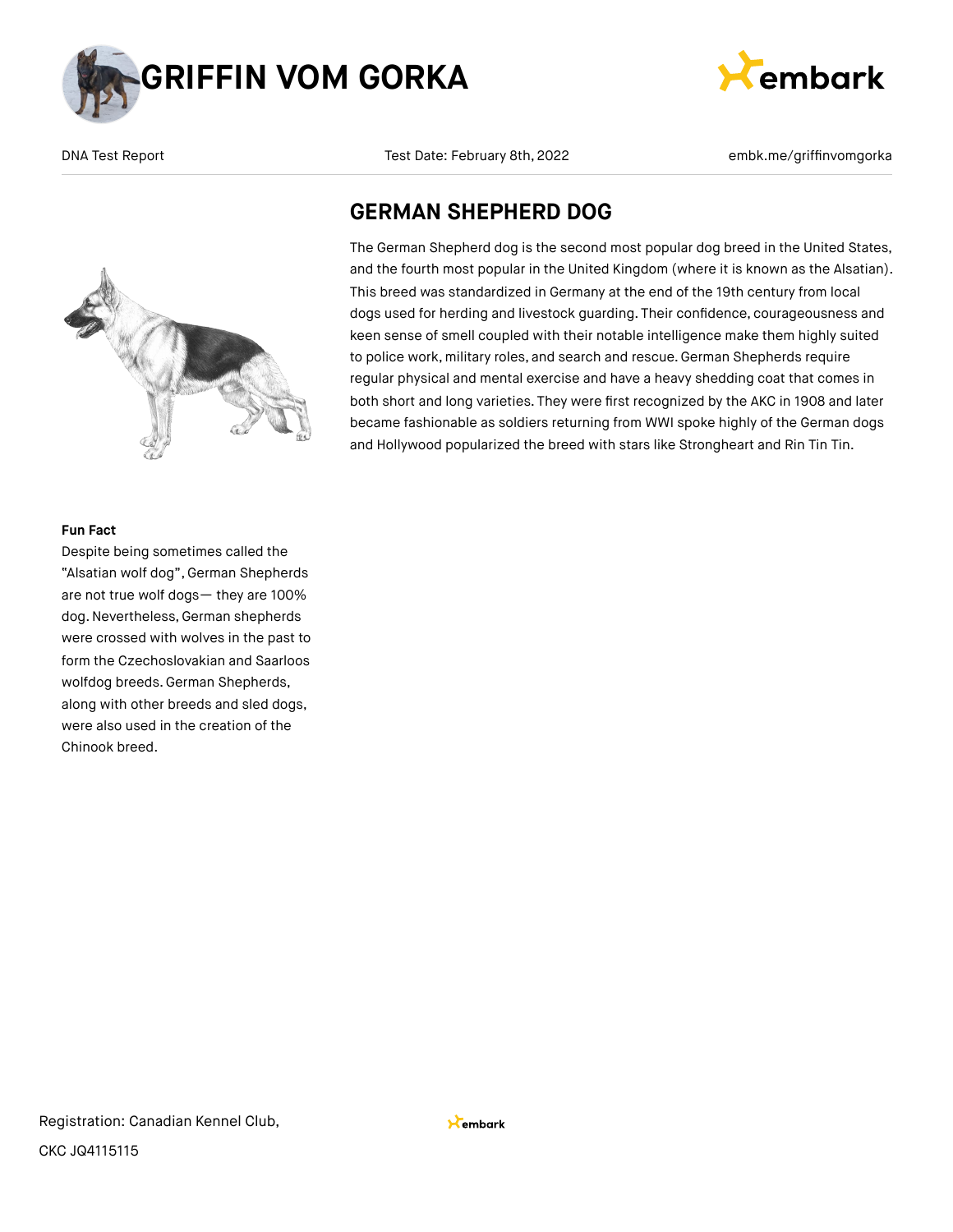



## **MATERNAL LINE**



Through Griffin vom Gorka's mitochondrial DNA we can trace her mother's ancestry back to where dogs and people first became friends. This map helps you visualize the routes that her ancestors took to your home. Their story is described below the map.

### **HAPLOGROUP: B1**

B1 is the second most common maternal lineage in breeds of European or American origin. It is the female line of the majority of Golden Retrievers, Basset Hounds, and Shih Tzus, and about half of Beagles, Pekingese and Toy Poodles. This lineage is also somewhat common among village dogs that carry distinct ancestry from these breeds. We know this is a result of B1 dogs being common amongst the European dogs that their conquering owners brought around the world, because nowhere on earth is it a very common lineage in village dogs. It even enables us to trace the path of (human) colonization: Because most Bichons are B1 and Bichons are popular in Spanish culture, B1 is now fairly common among village dogs in Latin America.

### **HAPLOTYPE: B95**

Part of the B1 haplogroup, we see this haplotype most frequently in mixed breed dogs.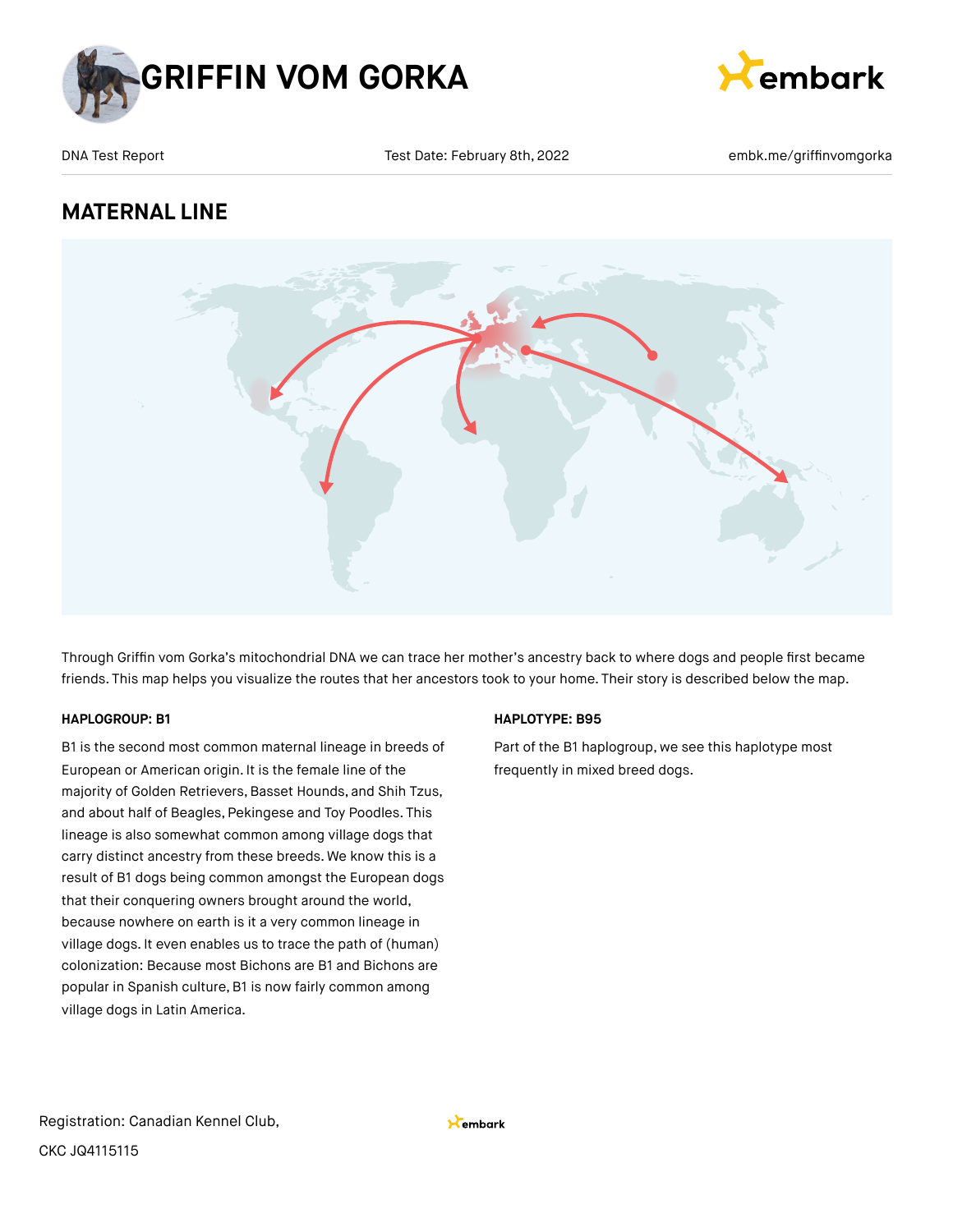



# **TRAITS: COAT COLOR**

**TRAIT RESULT**

## **E Locus (MC1R)**

The E Locus determines if and where a dog can produce dark (black or brown) hair. Dogs with two copies of the recessive **e** allele do not produce dark hairs at all, and will be "red" over their entire body. The shade of red, which can range from a deep copper to yellow/gold to cream, is dependent on other genetic factors including the Intensity loci. In addition to determining if a dog can develop dark hairs at all, the E Locus can give a dog a black "mask" or "widow's peak," unless the dog has overriding coat color genetic factors. Dogs with one or two copies of the **Em** allele usually have a melanistic mask (dark facial hair as commonly seen in the German Shepherd and Pug).Dogs with no copies of **Em** but one or two copies of the **Eg** allele usually have a melanistic "widow's peak" (dark forehead hair as commonly seen in the Afghan Hound and Borzoi, where it is called either "grizzle" or "domino").

### **K Locus (CBD103)**

The K Locus **K<sup>B</sup>** allele "overrides" the A Locus, meaning that it prevents the A Locus genotype from affecting coat color. For this reason, the **K<sup>B</sup> allele is referred to as the "dominant** black" allele. As a result, dogs with at least one **K<sup>B</sup> allele will usually have solid black** or brown coats (or red/cream coats if they are **ee** at the E Locus) regardless of their genotype at the A Locus, although several other genes could impact the dog's coat and cause other patterns, such as white spotting. Dogs with the k<sup>y</sup>k<sup>y</sup> genotype will show a coat color pattern based on the genotype they have at the A Locus. Dogs who test as  $K^B K^y$  may be brindle rather than black or brown.

**Can have a melanistic mask (E E) m**

**More likely to have a patterned haircoat (k k ) y y**

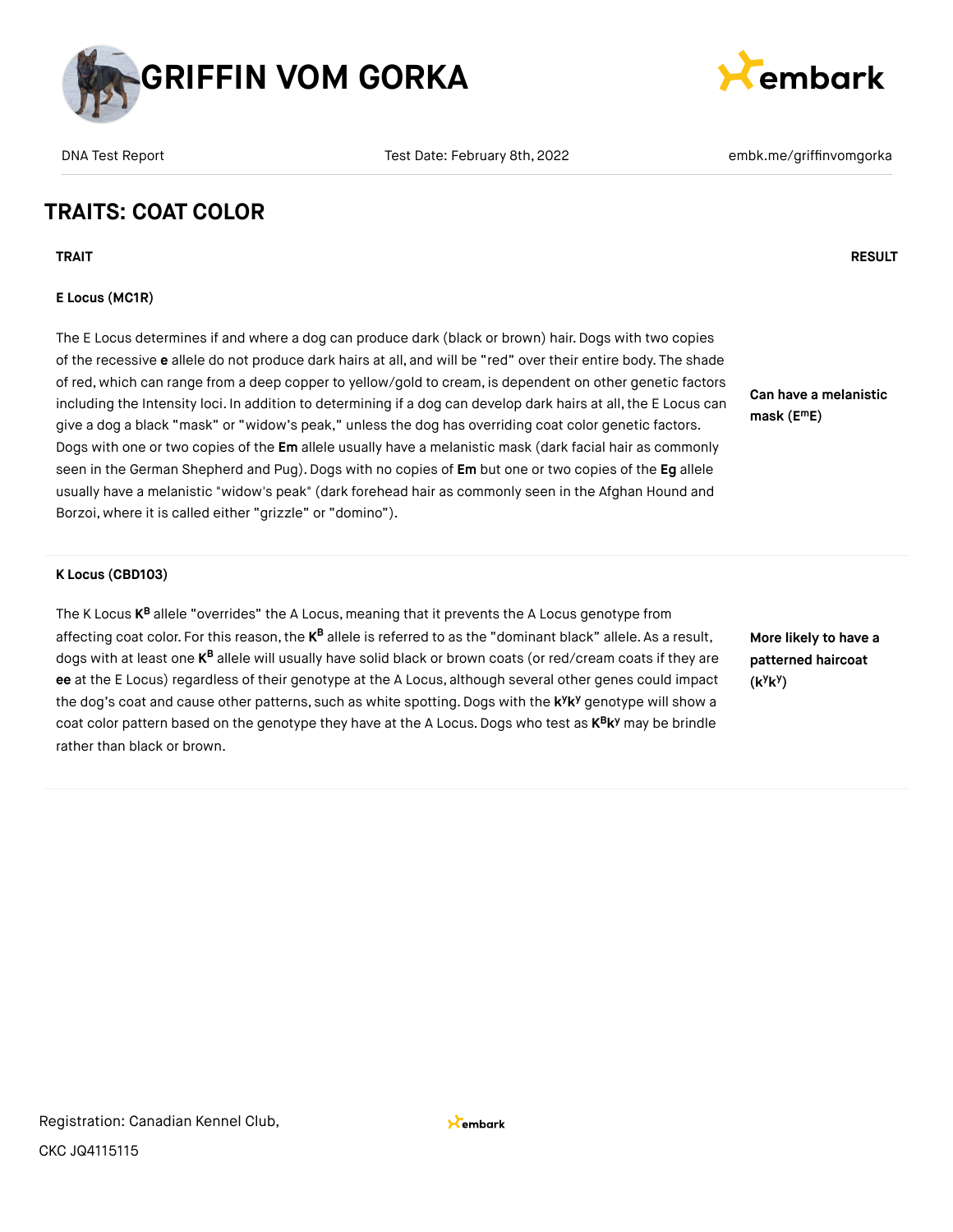



# **TRAITS: COAT COLOR (CONTINUED)**

## **TRAIT RESULT**

## **Intensity Loci LINKAGE**

Areas of a dog's coat where dark (black or brown) pigment is not expressed either contain red/yellow pigment, or no pigment at all. Five locations across five chromosomes explain approximately 70% of red pigmentation "intensity" variation across all dogs. Dogs with a result of **Intense Red Pigmentation** will likely have deep red hair like an Irish Setter or "apricot" hair like some Poodles, dogs with a result of **Intermediate Red Pigmentation** will likely have tan or yellow hair like a Soft-Coated Wheaten Terrier, and dogs with **Dilute Red Pigmentation** will likely have cream or white hair like a Samoyed. Because the mutations we test may not directly cause differences in red pigmentation intensity, we consider this to be a linkage test.

**Any light hair likely yellow or tan (Intermediate Red Pigmentation)**

### **A Locus (ASIP)**

The A Locus controls switching between black and red pigment in hair cells, but it will only be expressed in dogs that are not ee at the E Locus and are k<sup>y</sup>k<sup>y</sup> at the K Locus. Sable (also called "Fawn") dogs have a mostly or entirely red coat with some interspersed black hairs. Agouti (also called "Wolf Sable") dogs have red hairs with black tips, mostly on their head and back.Black and tan dogs are mostly black or brown with lighter patches on their cheeks, eyebrows, chest, and legs. Recessive black dogs have solid-colored black or brown coats.

**Agouti (Wolf Sable) coat color pattern (a a) w**

#### **D Locus (MLPH)**

The D locus result that we report is determined by two different genetic variants that can work together to cause diluted pigmentation. These are the common **d** allele, also known as "**d1**", and a less common allele known as "d2". Dogs with two d alleles, regardless of which variant, will have all black pigment lightened ("diluted") to gray, or brown pigment lightened to lighter brown in their hair, skin, and sometimes eyes. There are many breed-specific names for these dilute colors, such as "blue", "charcoal", "fawn", "silver", and "Isabella".Note that in certain breeds, dilute dogs have a higher incidence of Color Dilution Alopecia. Dogs with one **d** allele will not be dilute, but can pass the **d** allele on to their puppies. To view your dog's **d1** and **d2** test results, click the "SEE DETAILS" link in the upper right hand corner of the "Base Coat Color" section of the Traits page, and then click the "VIEW SUBLOCUS RESULTS" link at the bottom of the page.

**Dark areas of hair and skin are not lightened (DD)**

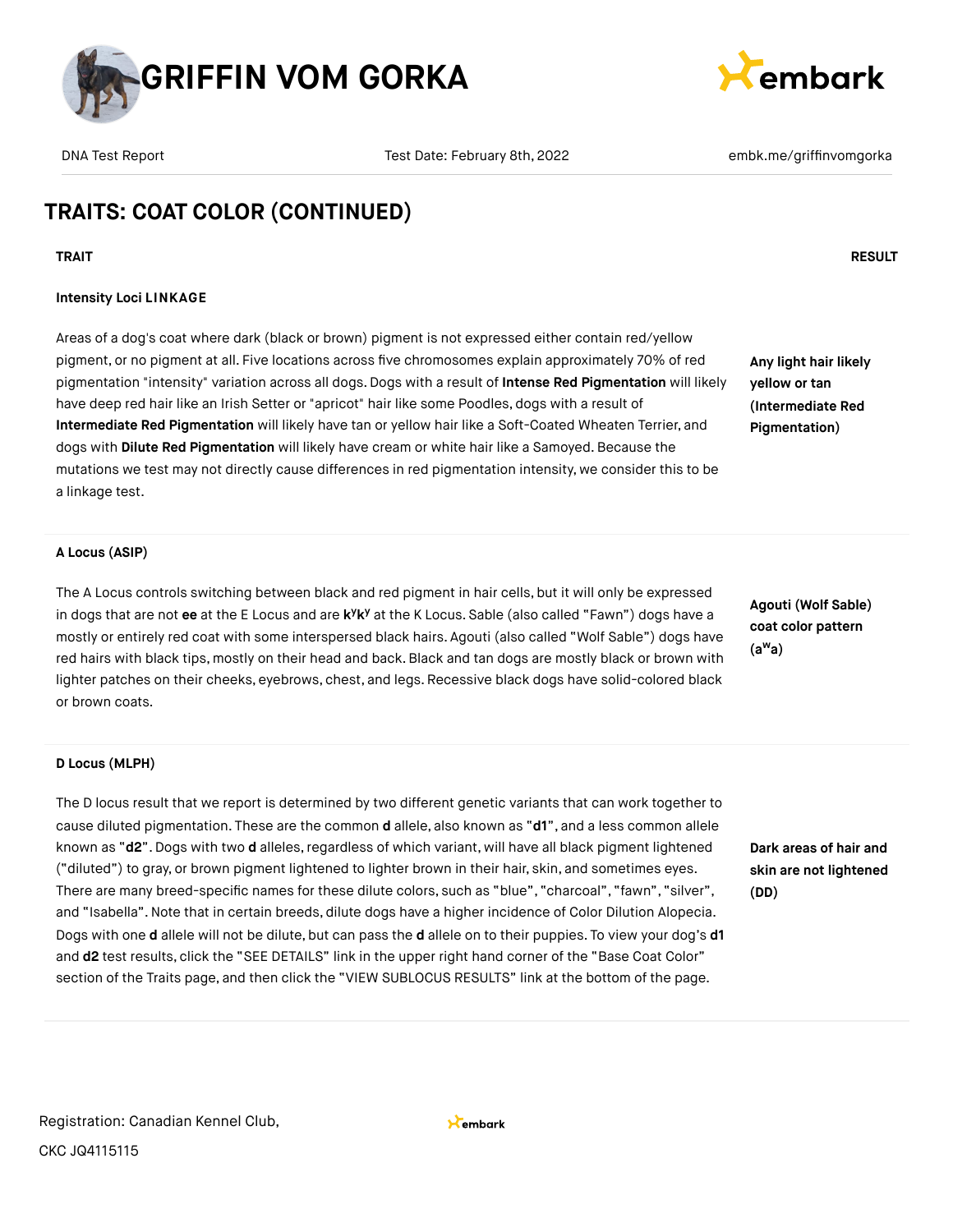



# **TRAITS: COAT COLOR (CONTINUED)**

### **TRAIT RESULT**

### **Cocoa (HPS3)**

Dogs with the **coco** genotype will produce dark brown pigment instead of black in both their hair and skin. Dogs with the **Nco** genotype will produce black pigment, but can pass the **co** allele on to their puppies. Dogs that have the **coco** genotype as well as the **bb** genotype at the B locus are generally a lighter brown than dogs that have the **Bbb** or **BB** genotypes at the B locus. **No co alleles, not expressed (NN)**

### **B Locus (TYRP1)**

Dogs with two copies of the **b** allele produce brown pigment instead of black in both their hair and skin. Dogs with one copy of the **b** allele will produce black pigment, but can pass the **b** allele on to their puppies. E Locus **ee** dogs that carry two **b** alleles will have red or cream coats, but have brown noses, eye rims, and footpads (sometimes referred to as "Dudley Nose" in Labrador Retrievers). "Liver" or "chocolate" is the preferred color term for brown in most breeds; in the Doberman Pinscher it is referred to as "red".

**Black or gray hair and skin (BB)**

#### **Saddle Tan (RALY)**

The "Saddle Tan" pattern causes the black hairs to recede into a "saddle" shape on the back, leaving a tan face, legs, and belly, as a dog ages. The Saddle Tan pattern is characteristic of breeds like the Corgi, Beagle, and German Shepherd.Dogs that have the **II** genotype at this locus are more likely to be mostly black with tan points on the eyebrows, muzzle, and legs as commonly seen in the Doberman Pinscher and the Rottweiler. This gene modifies the A Locus **a<sup>t</sup>** allele, so dogs that do not express **a<sup>t</sup>** are not influenced by this gene.

**Not expressed (NI)**

### **S Locus (MITF)**

The S Locus determines white spotting and pigment distribution. MITF controls where pigment is produced, and an insertion in the MITF gene causes a loss of pigment in the coat and skin, resulting in white hair and/or pink skin. Dogs with two copies of this variant will likely have breed-dependent white patterning, with a nearly white, parti, or piebald coat.Dogs with one copy of this variant will have more limited white spotting and may be considered flash, parti or piebald. This MITF variant does not explain all white spotting patterns in dogs and other variants are currently being researched. Some dogs may have small amounts of white on the paws, chest, face, or tail regardless of their S Locus genotype.

**Likely to have little to no white in coat (SS)**

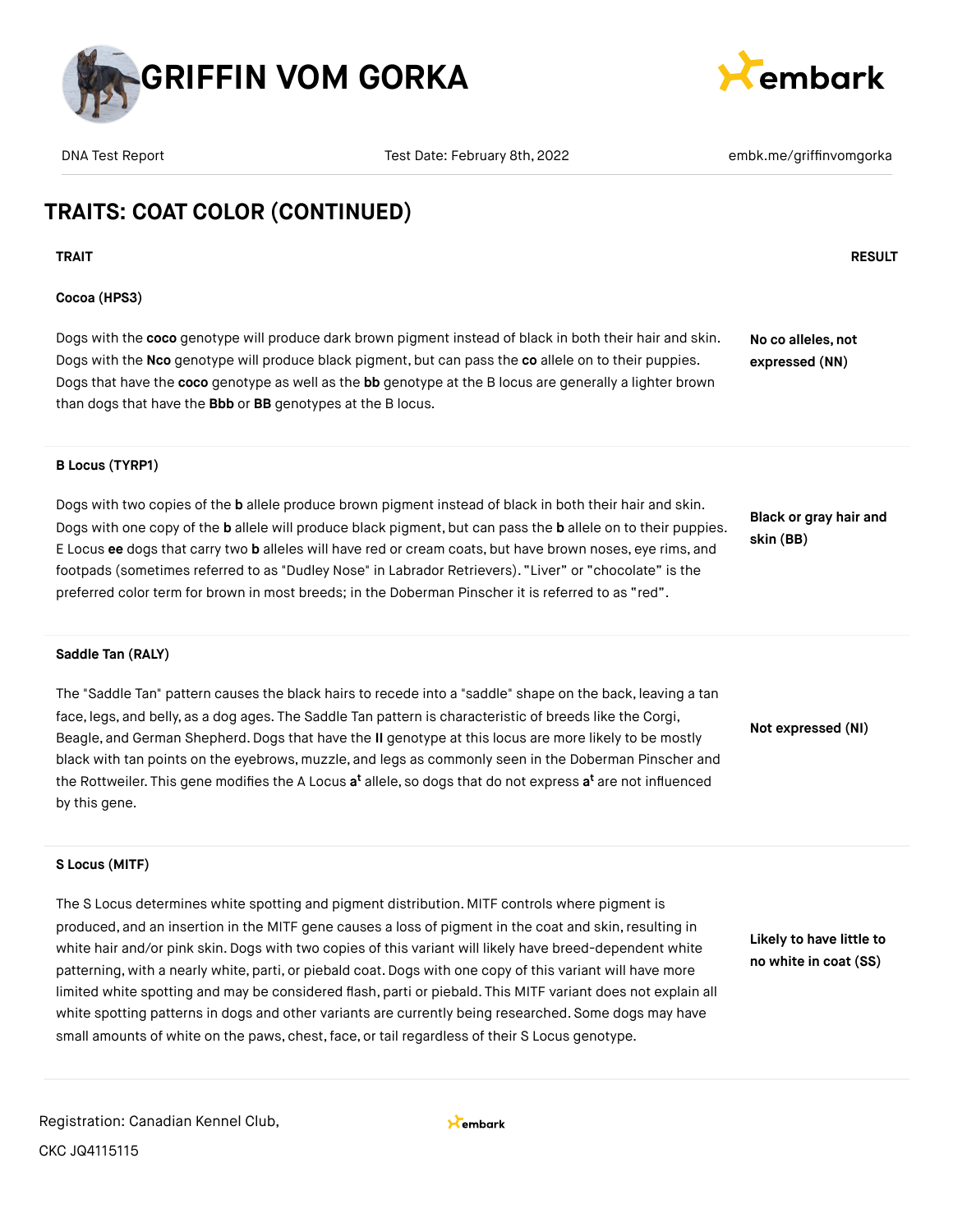



# **TRAITS: COAT COLOR (CONTINUED)**

**TRAIT RESULT**

### **M Locus (PMEL)**

Merle coat patterning is common to several dog breeds including the Australian Shepherd, Catahoula Leopard Dog, and Shetland Sheepdog, among many others. Merle arises from an unstable SINE insertion (which we term the "M\*" allele) that disrupts activity of the pigmentary gene PMEL, leading to mottled or patchy coat color.Dogs with an **M\*m** result are likely to be phenotypically merle or could be "phantom" merle, that is, they have a merle allele that does not affect coat color. Dogs with an M\*M\* result are likely to be phenotypically merle or double merle.Dogs with an **mm** result have no merle alleles and are unlikely to have a merle coat pattern.

Note that Embark does not currently distinguish between the recently described cryptic, atypical, atypical+, classic, and harlequin merle alleles. Our merle test only detects the presence, but not the length of the SINE insertion. We do not recommend making breeding decisions on this result alone. Please pursue further testing for allelic distinction prior to breeding decisions.

#### **R Locus (USH2A) LINKAGE**

The R Locus regulates the presence or absence of the roan coat color pattern. Partial duplication of the USH2A gene is strongly associated with this coat pattern. Dogs with at least one **R** allele will likely have roaning on otherwise uniformly unpigmented white areas. Roan appears in white areas controlled by the S Locus but not in other white or cream areas created by other loci, such as the E Locus with **ee** along with Dilute Red Pigmentation by I Locus (for example, in Samoyeds). Mechanisms for controlling the extent of roaning are currently unknown, and roaning can appear in a uniform or non-uniform pattern. Further, nonuniform roaning may appear as ticked, and not obviously roan. The roan pattern can appear with or without ticking.

### **H Locus (Harlequin)**

This pattern is recognized in Great Danes and causes dogs to have a white coat with patches of darker pigment. A dog with an **Hh** result will be harlequin if they are also **M\*m** or **M\*M\*** at the M Locus and are not **ee** at the E locus.Dogs with a result of **hh** will not be harlequin. This trait is thought to be homozygous lethal; a living dog with an **HH** genotype has never been found.

**No harlequin alleles (hh)**

**No merle alleles (mm)**

**Likely no impact on coat pattern (rr)**

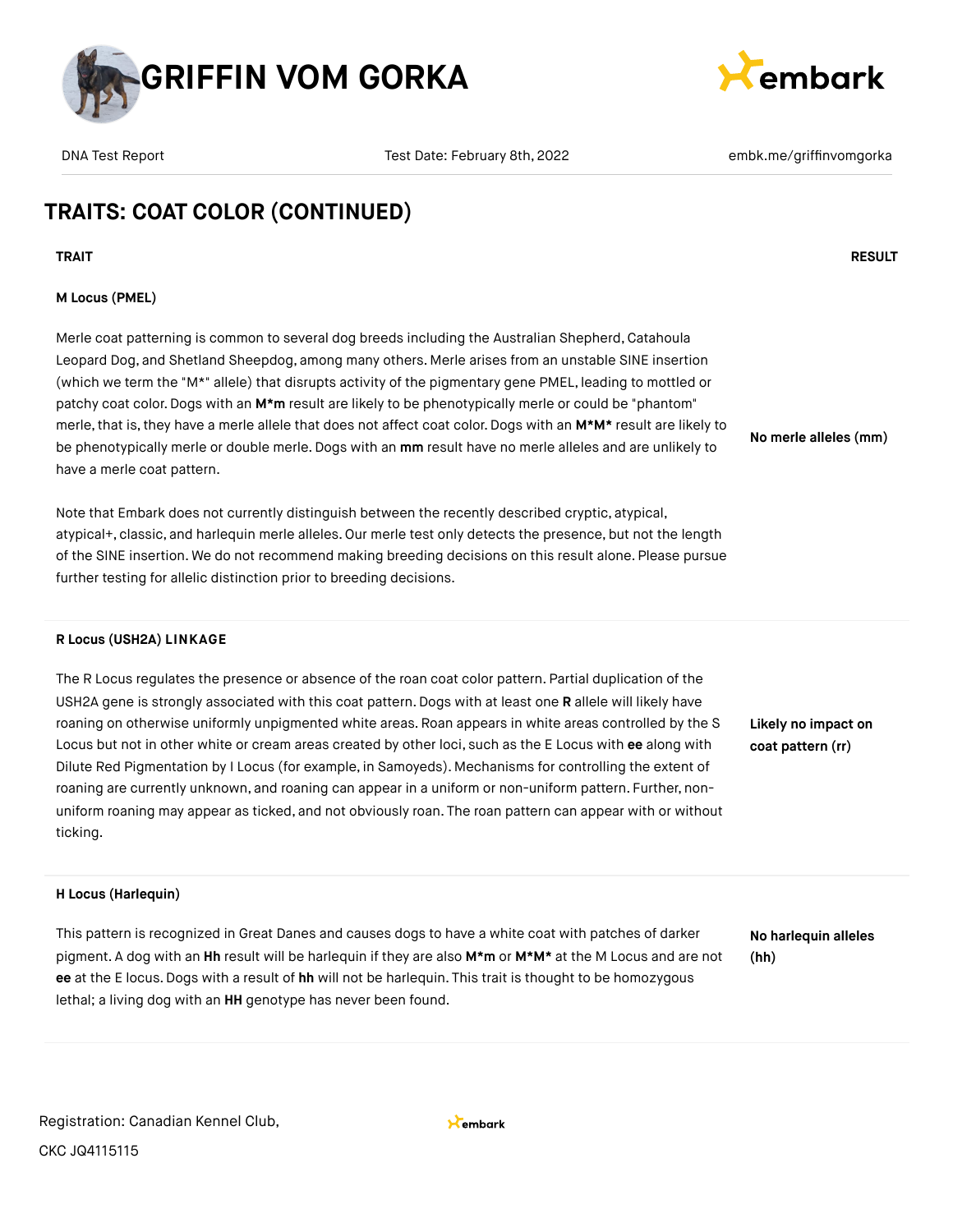



## **TRAITS: OTHER COAT TRAITS**

### **TRAIT RESULT**

### **Furnishings (RSPO2) LINKAGE**

Dogs with one or two copies of the **F** allele have "furnishings": the mustache, beard, and eyebrows characteristic of breeds like the Schnauzer, Scottish Terrier, and Wire Haired Dachshund. A dog with two **I** alleles will not have furnishings, which is sometimes called an "improper coat" in breeds where furnishings are part of the breed standard. The mutation is a genetic insertion which we measure indirectly using a linkage test highly correlated with the insertion.

**Likely unfurnished (no mustache, beard,**

**and/or eyebrows) (II)**

#### **Coat Length (FGF5)**

The FGF5 gene is known to affect hair length in many different species, including cats, dogs, mice, and humans. In dogs,the **T** allele confers a long, silky haircoat as observed in the Yorkshire Terrier and the Long Haired Whippet. The ancestral **G** allele causes a shorter coat as seen in the Boxer or the American Staffordshire Terrier. In certain breeds (such as Corgi), the long haircoat is described as "fluff."

**Likely short or midlength coat (GG)**

#### **Shedding (MC5R)**

Dogs with at least one copy of the ancestral **C** allele, like many Labradors and German Shepherd Dogs, are heavy or seasonal shedders, while those with two copies of the **T** allele, including many Boxers, Shih Tzus and Chihuahuas,tend to be lighter shedders.Dogs with furnished/wire-haired coats caused by RSPO2 (the furnishings gene) tend to be low shedders regardless of their genotype at this gene. **Likely heavy/seasonal shedding (CC)**

#### **Hairlessness (FOXI3) LINKAGE**

A duplication in the FOXI3 gene causes hairlessness over most of the body as well as changes in tooth shape and number. This mutation occurs in Peruvian Inca Orchid, Xoloitzcuintli (Mexican Hairless), and Chinese Crested (other hairless breeds have different mutations). Dogs with the **NDup** genotype are likely to be hairless while dogs with the **NN** genotype are likely to have a normal coat. The **DupDup** genotype has never been observed, suggesting that dogs with that genotype cannot survive to birth. Please note that this is a linkage test, so it may not be as predictive as direct tests of the mutation in some lines.

**Very unlikely to be hairless (NN)**

**Very unlikely to be hairless (NN)**

#### **Hairlessness (SGK3)**

Hairlessness in the American Hairless Terrier arises from a mutation in the SGK3 gene. Dogs with the **ND** genotype are likely to be hairless while dogs with the **NN** genotype are likely to have a normal coat.

Registration: Canadian Kennel Club,

Kembark

CKC JQ4115115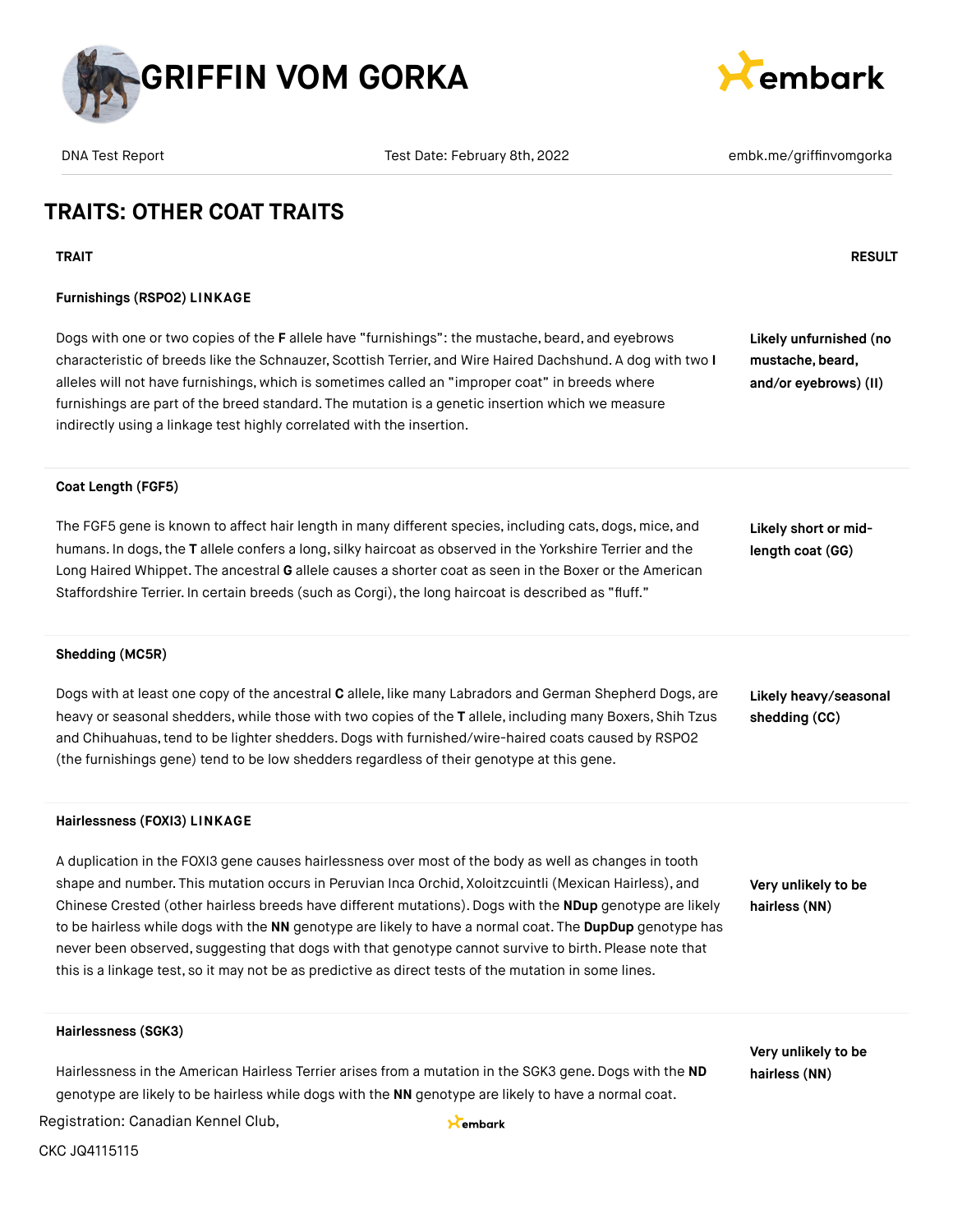



# **TRAITS: OTHER COAT TRAITS (CONTINUED)**

### **TRAIT RESULT**

### **Oculocutaneous Albinism Type 2 (SLC45A2) LINKAGE**

Dogs with two copies **DD** of this deletion in the SLC45A2 gene have oculocutaneous albinism (OCA), also known as Doberman Z Factor Albinism, a recessive condition characterized by severely reduced or absent pigment in the eyes, skin, and hair. Affected dogs sometimes suffer from vision problems due to lack of eye pigment (which helps direct and absorb ambient light) and are prone to sunburn. Dogs with a single copy of the deletion **ND** will not be affected but can pass the mutation on to their offspring. This particular mutation can be traced back to a single white Doberman Pinscher born in 1976, and it has only been observed in dogs descended from this individual. Please note that this is a linkage test, so it may not be as predictive as direct tests of the mutation in some lines. **Likely not albino (NN)**

### **Coat Texture (KRT71)**

Dogs with a long coat and at least one copy of the **T** allele have a wavy or curly coat characteristic of Poodles and Bichon Frises.Dogs with two copies of the ancestral **C** allele are likely to have a straight coat, but there are other factors that can cause a curly coat,for example if they at least one **F** allele for the Furnishings (RSPO2) gene then they are likely to have a curly coat.Dogs with short coats may carry one or two copies of the **T** allele but still have straight coats.

**Likely straight coat (CC)**

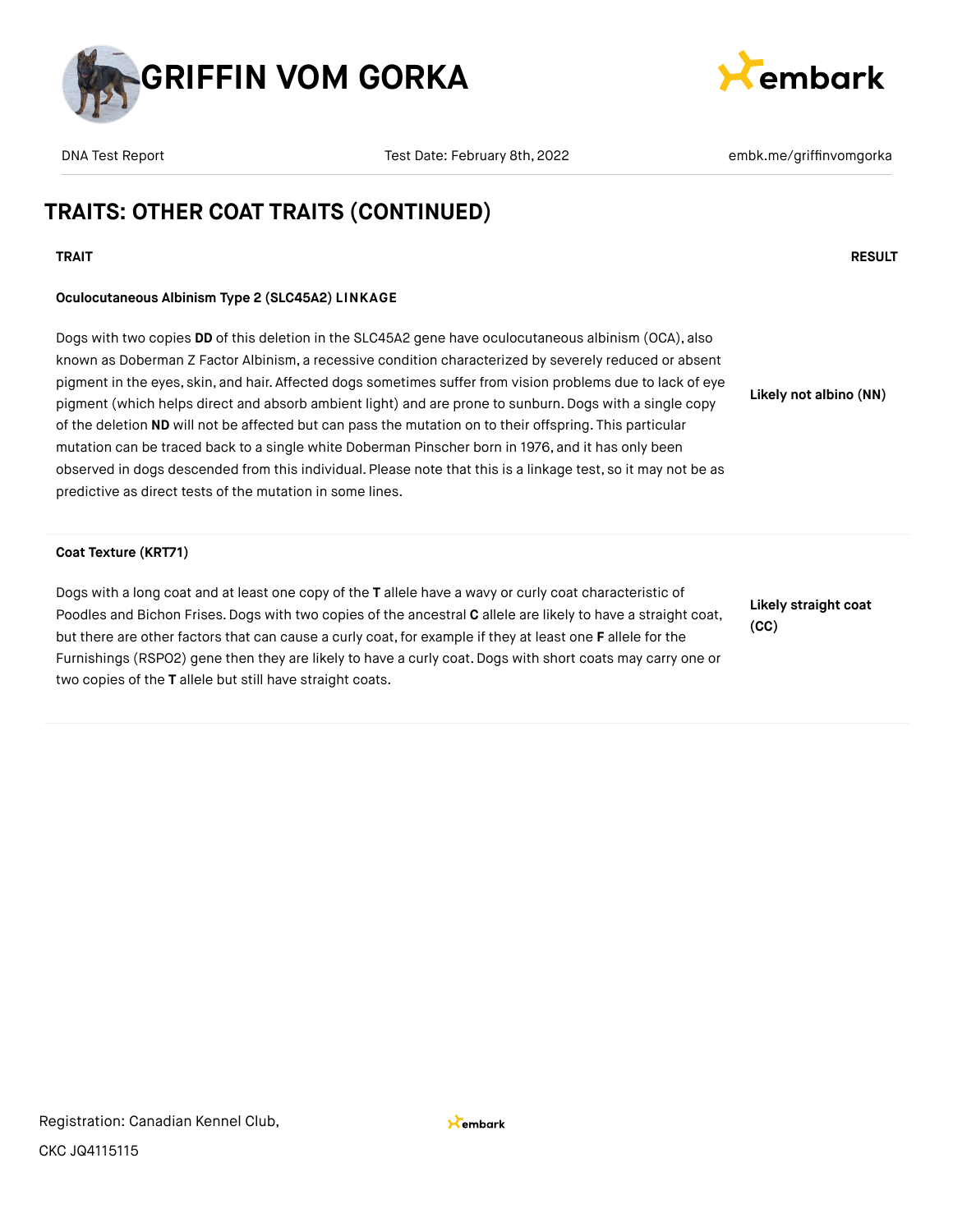



## **TRAITS: OTHER BODY FEATURES**

**TRAIT RESULT**

### **Muzzle Length (BMP3)**

Dogs in medium-length muzzle (mesocephalic) breeds like Staffordshire Terriers and Labradors, and long muzzle (dolichocephalic) breeds like Whippet and Collie have one, or more commonly two, copies of the ancestral **C** allele.Dogs in many short-length muzzle (brachycephalic) breeds such as the English Bulldog, Pug, and Pekingese have two copies of the derived **A** allele. At least five different genes affect muzzle length in dogs, with BMP3 being the only one with a known causal mutation. For example, the skull shape of some breeds, including the dolichocephalic Scottish Terrier or the brachycephalic Japanese Chin, appear to be caused by other genes. Thus, dogs may have short or long muzzles due to other genetic factors that are not yet known to science.

**Likely medium or long muzzle (CC)**

#### **Tail Length (T)**

Whereas most dogs have two **C** alleles and a long tail, dogs with one **G** allele are likely to have a bobtail, which is an unusually short or absent tail. This mutation causes natural bobtail in many breeds including the Pembroke Welsh Corgi, the Australian Shepherd, and the Brittany Spaniel. Dogs with GG genotypes have not been observed, suggesting that dogs with the **GG** genotype do not survive to birth. Please note that this mutation does not explain every natural bobtail! While certain lineages of Boston Terrier, English Bulldog,Rottweiler, Miniature Schnauzer, Cavalier King Charles Spaniel, and Parson Russell Terrier, and Dobermans are born with a natural bobtail, these breeds do not have this mutation. This suggests that other unknown genetic mutations can also lead to a natural bobtail.

**Likely normal-length tail (CC)**

#### **Hind Dewclaws (LMBR1)**

Common in certain breeds such as the Saint Bernard, hind dewclaws are extra, nonfunctional digits located midway between a dog's paw and hock.Dogs with at least one copy of the **T** allele have about a 50% chance of having hind dewclaws.Note that other (currently unknown to science) mutations can also cause hind dewclaws, so some **CC** or **TC** dogs will have hind dewclaws.

**Unlikely to have hind dew claws (CC)**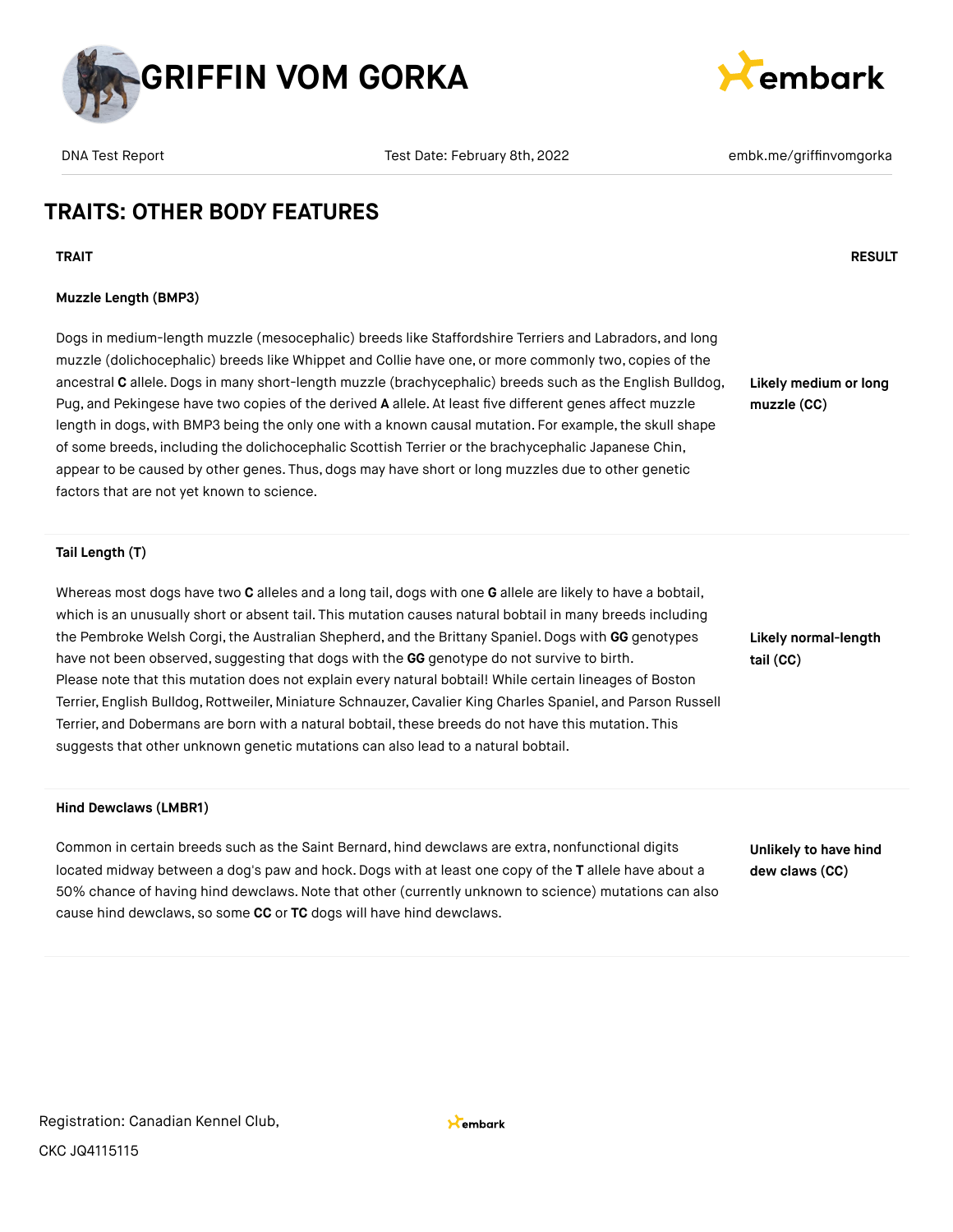



# **TRAITS: OTHER BODY FEATURES (CONTINUED)**

## **TRAIT RESULT**

### **Blue Eye Color (ALX4) LINKAGE**

Embark researchers discovered this large duplication associated with blue eyes in Arctic breeds like Siberian Husky as well as tri-colored (non-merle) Australian Shepherds. Dogs with at least one copy of the duplication (**Dup**) are more likely to have at least one blue eye. Some dogs with the duplication may have only one blue eye (complete heterochromia) or may not have blue eyes at all; nevertheless, they can still pass the duplication and the trait to their offspring.**NN** dogs do not carry this duplication, but may have blue eyes due to other factors, such as merle. Please note that this is a linkage test, so it may not be as predictive as direct tests of the mutation in some lines.

**Less likely to have blue eyes (NN)**

**Back Muscling & Bulk, Large Breed (ACSL4)**

The **T** allele is associated with heavy muscling along the back and trunk in characteristically "bulky" largebreed dogs including the Saint Bernard, Bernese Mountain Dog, Greater Swiss Mountain Dog, and Rottweiler. The "bulky" **T** allele is absent from leaner shaped large breed dogs like the Great Dane, Irish Wolfhound, and Scottish Deerhound, which are fixed for the ancestral **C** allele.Note that this mutation does not seem to affect muscling in small or even mid-sized dog breeds with notable back muscling, including the American Staffordshire Terrier, Boston Terrier, and the English Bulldog.

**Likely normal muscling (CC)**

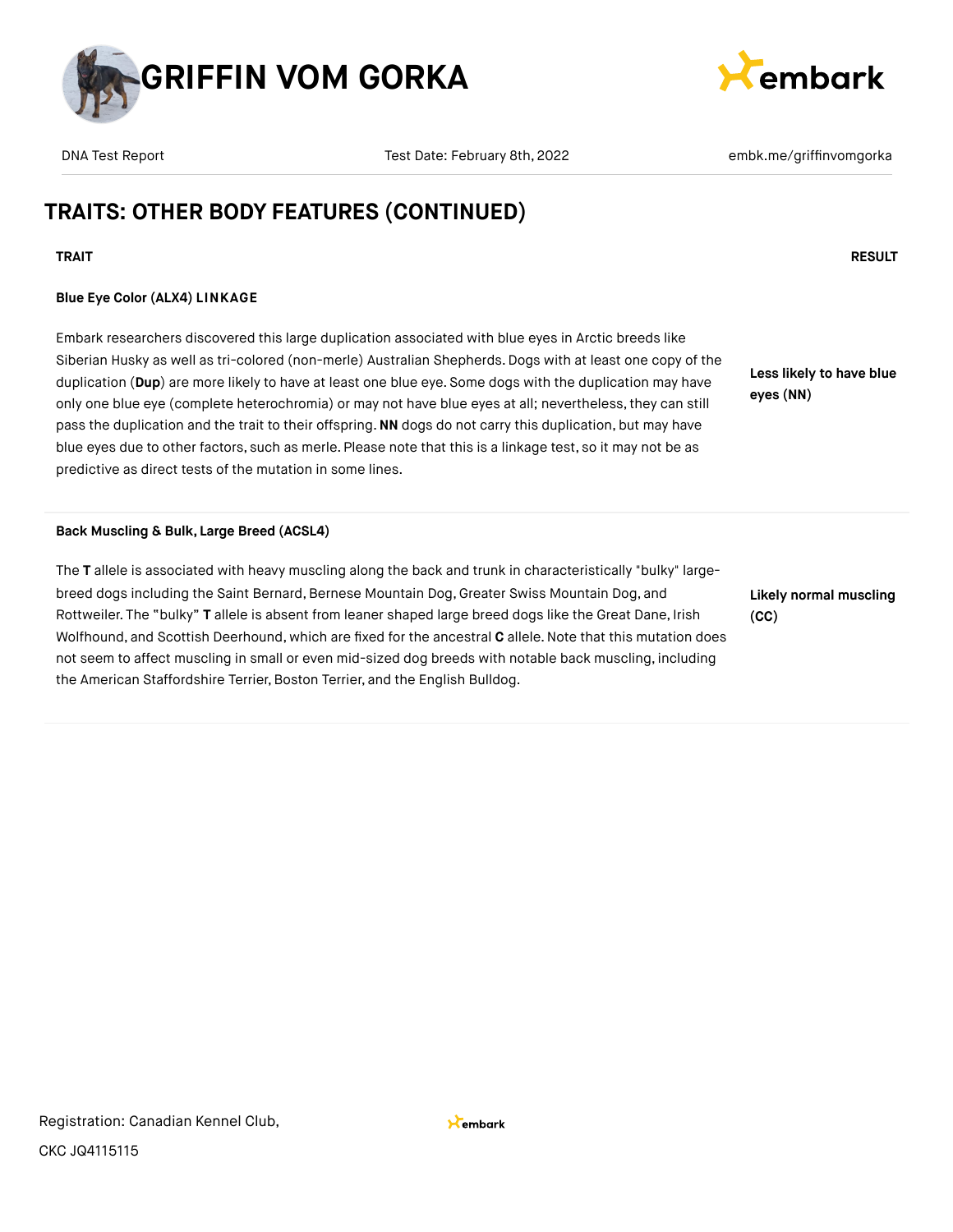



| <b>DNA Test Report</b>                             | Test Date: February 8th, 2022 | embk.me/griffinvomgorka |
|----------------------------------------------------|-------------------------------|-------------------------|
| <b>TRAITS: BODY SIZE</b>                           |                               |                         |
| <b>TRAIT</b>                                       |                               | <b>RESULT</b>           |
| <b>Body Size (IGF1)</b>                            |                               | Larger (NN)             |
| The I allele is associated with smaller body size. |                               |                         |
| Body Size (IGFR1)                                  |                               | Larger (GG)             |
| The A allele is associated with smaller body size. |                               |                         |
| Body Size (STC2)                                   |                               | Larger (TT)             |
| The A allele is associated with smaller body size. |                               |                         |
| Body Size (GHR - E191K)                            |                               | Larger (GG)             |
| The A allele is associated with smaller body size. |                               |                         |
| Body Size (GHR - P177L)                            |                               | Larger (CC)             |
| The T allele is associated with smaller body size. |                               |                         |

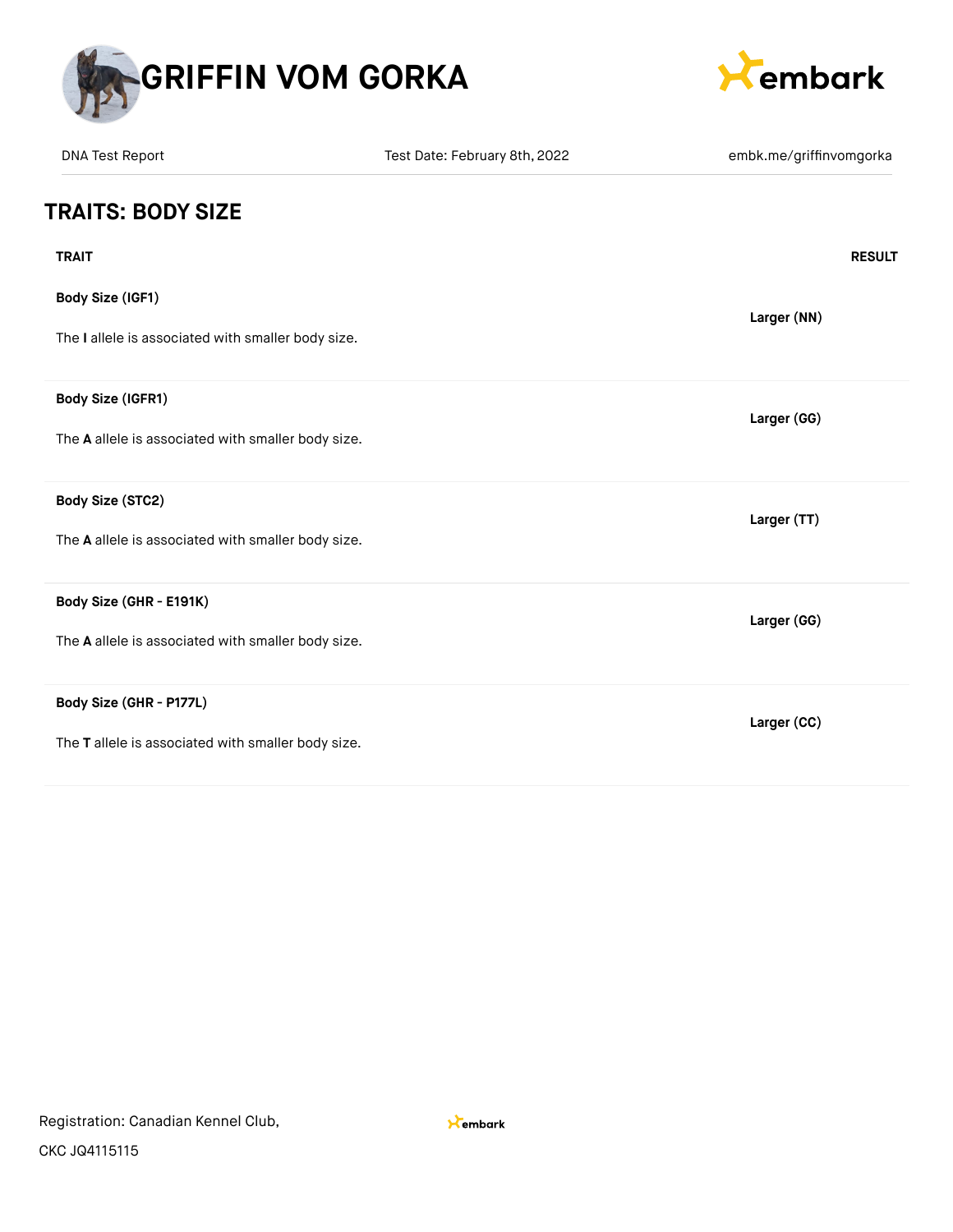



## **TRAITS: PERFORMANCE**

**TRAIT RESULT**

## **Altitude Adaptation (EPAS1)**

This mutation causes dogs to be especially tolerant of low oxygen environments (hypoxia), such as those found at high elevations.Dogs with at least one **A** allele are less susceptible to "altitude sickness." This mutation was originally identified in breeds from high altitude areas such as the Tibetan Mastiff.

**Normal altitude tolerance (GG)**

### **Appetite (POMC) LINKAGE**

This mutation in the POMC gene is found primarily in Labrador and Flat Coated Retrievers. Compared to dogs with no copies of the mutation (**NN**), dogs with one (**ND**) or two (**DD**) copies of the mutation are more likely to have high food motivation, which can cause them to eat excessively, have higher body fat percentage, and be more prone to obesity.Read more about the genetics of POMC, and learn how you can contribute to research, in our blog post [\(https://embarkvet.com/resources/blog/pomc-dogs/\).](https://embarkvet.com/resources/blog/pomc-dogs/) We measure this result using a linkage test.

**Normal food motivation (NN)**

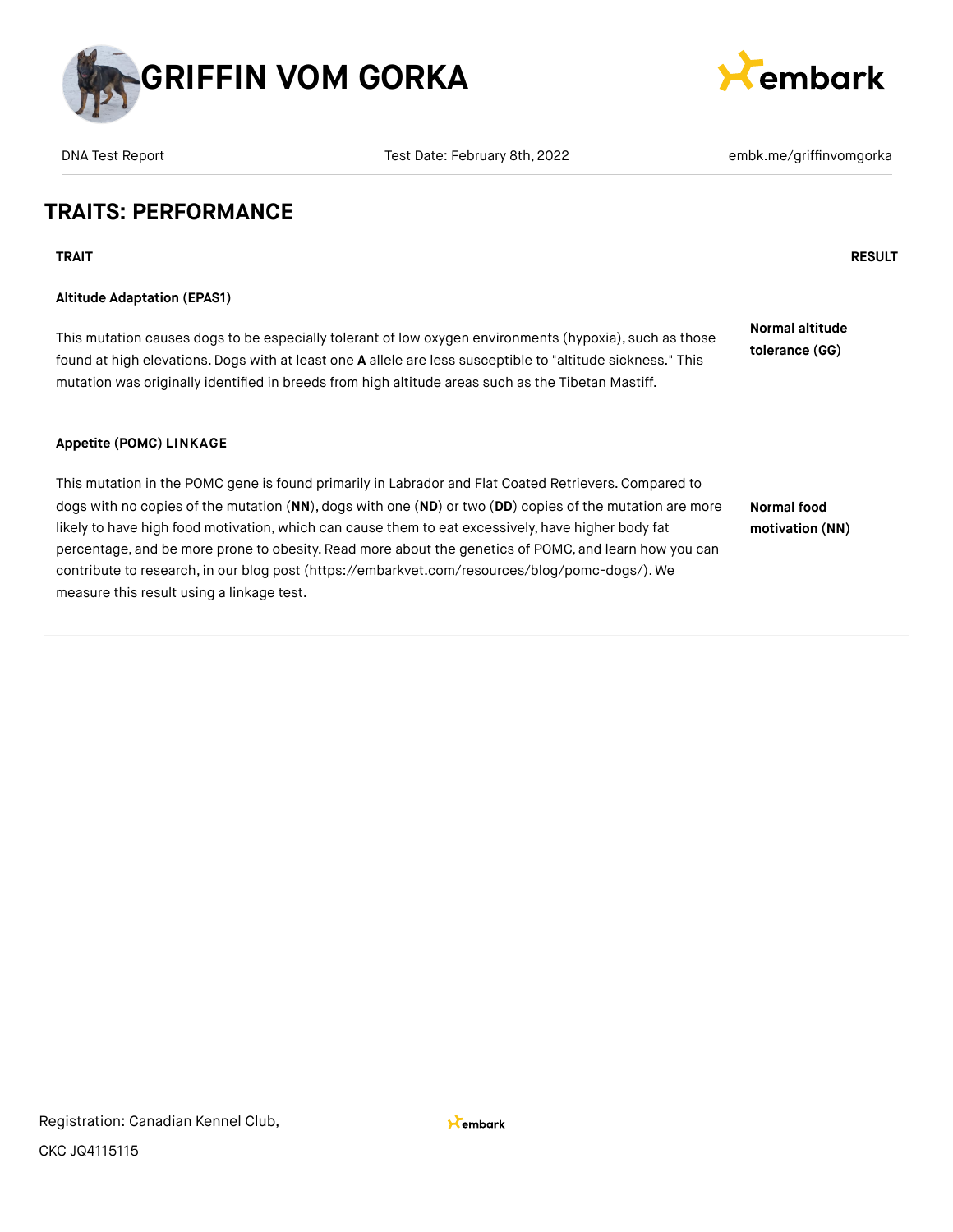



DNA Test Report Test Date: February 8th, 2022 **Emble and Test Constant Participal Act Act Provide** Report and Tes

## **CLINICAL TOOLS**

These clinical genetic tools can inform clinical decisions and diagnoses. These tools do not predict increased risk for disease.

## **Alanine Aminotransferase Activity (GPT)**

Griffin vom Gorka's baseline ALT level is likely to be Normal  $\bullet$ 

## **What is Alanine Aminotransferase Activity?**

Alanine aminotransferase (ALT) is a clinical tool that can be used by veterinarians to better monitor liver health. This result is not associated with liver disease. ALT is one of several values veterinarians measure on routine blood work to evaluate the liver. It is a naturally occurring enzyme located in liver cells that helps break down protein. When the liver is damaged or inflamed, ALT is released into the bloodstream.

### **How vets diagnose this condition**

Genetic testing is the only way to provide your veterinarian with this clinical tool.

### **How this condition is treated**

Veterinarians may recommend blood work to establish a baseline ALT value for healthy dogs with one or two copies of this variant.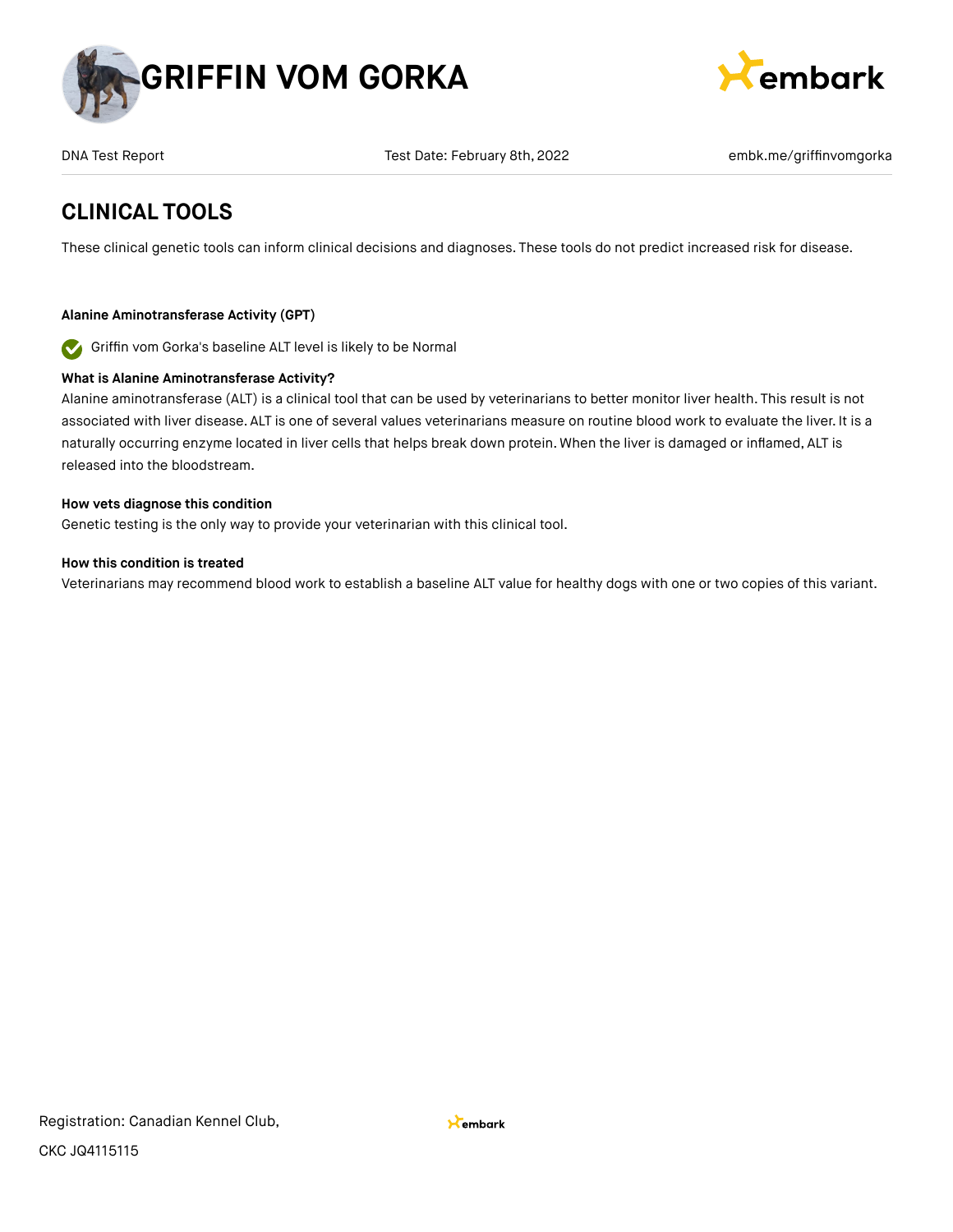



DNA Test Report Test Date: February 8th, 2022 **Emble and Test Constant Participal Act Act Provide** Report and Tes

## **HEALTH REPORT**

### **How to interpret Griffin vom Gorka's genetic health results:**

If Griffin vom Gorka inherited any of the variants that we tested, they will be listed at the top of the Health Report section, along with a description of how to interpret this result. We also include all of the variants that we tested Griffin vom Gorka for that we did not detect the risk variant for.

### **A genetic test is not a diagnosis**

This genetic test does not diagnose a disease. Please talk to your vet about your dog's genetic results, or if you think that your pet may have a health condition or disease.



## **Good news!**

Griffin vom Gorka is not at increased risk for the genetic health conditions that Embark tests.

| <b>Breed-Relevant Genetic Conditions</b> | 11 variants not detected  |  |
|------------------------------------------|---------------------------|--|
| <b>Additional Genetic Conditions</b>     | 207 variants not detected |  |

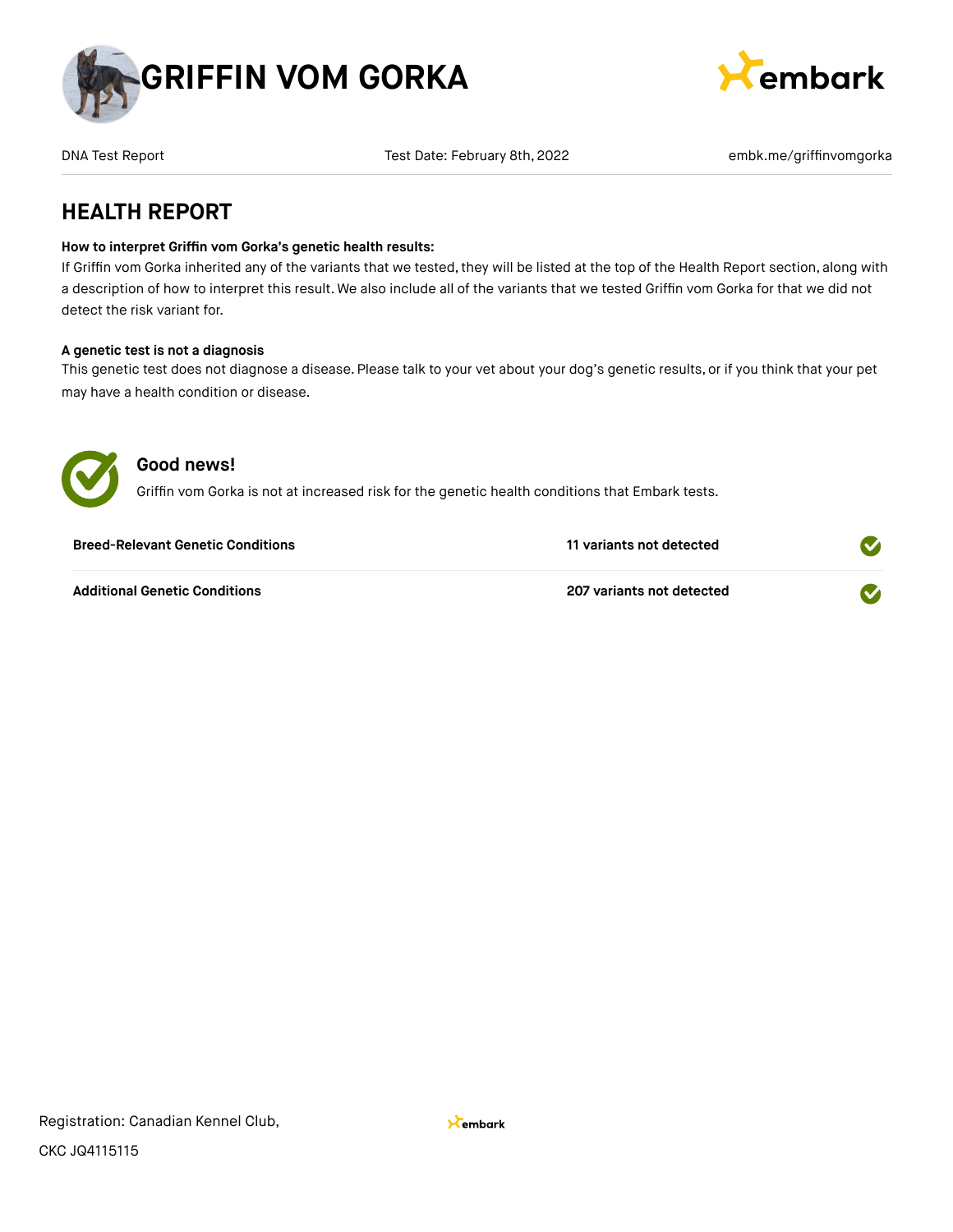



## **BREED-RELEVANT CONDITIONS TESTED**



**Griffin vom Gorka did not have the variants that we tested for, that are relevant to her breed:**

- **MDR1 Drug Sensitivity (ABCB1)**
- **Factor VIII Deficiency, Hemophilia A (F8 Exon 11, German Shepherd Variant 1)**
- **Factor VIII Deficiency,Hemophilia A (F8 Exon 1, German Shepherd Variant 2)**  $\bullet$
- **Canine Leukocyte Adhesion Deficiency Type III,CLAD III (FERMT3,German Shepherd Variant)**  $\blacktriangledown$
- **Platelet Factor X Receptor Deficiency, Scott Syndrome (TMEM16F)**  $\blacktriangledown$
- **Achromatopsia (CNGA3 Exon 7,German Shepherd Variant)**  $\blacktriangledown$
- **Hyperuricosuria and Hyperuricemia or Urolithiasis,HUU (SLC2A9)**  $\blacktriangledown$
- **X-linked Ectodermal Dysplasia, Anhidrotic Ectodermal Dysplasia, XHED (EDA Intron 8)**  $\blacktriangledown$
- **Renal Cystadenocarcinoma and Nodular Dermatofibrosis, RCND (FLCN Exon 7)**  $\boldsymbol{\mathcal{J}}$
- **Mucopolysaccharidosis Type VII, Sly Syndrome, MPS VII (GUSB Exon 3,German Shepherd Variant)**  $\blacktriangledown$
- **Degenerative Myelopathy,DM (SOD1A)**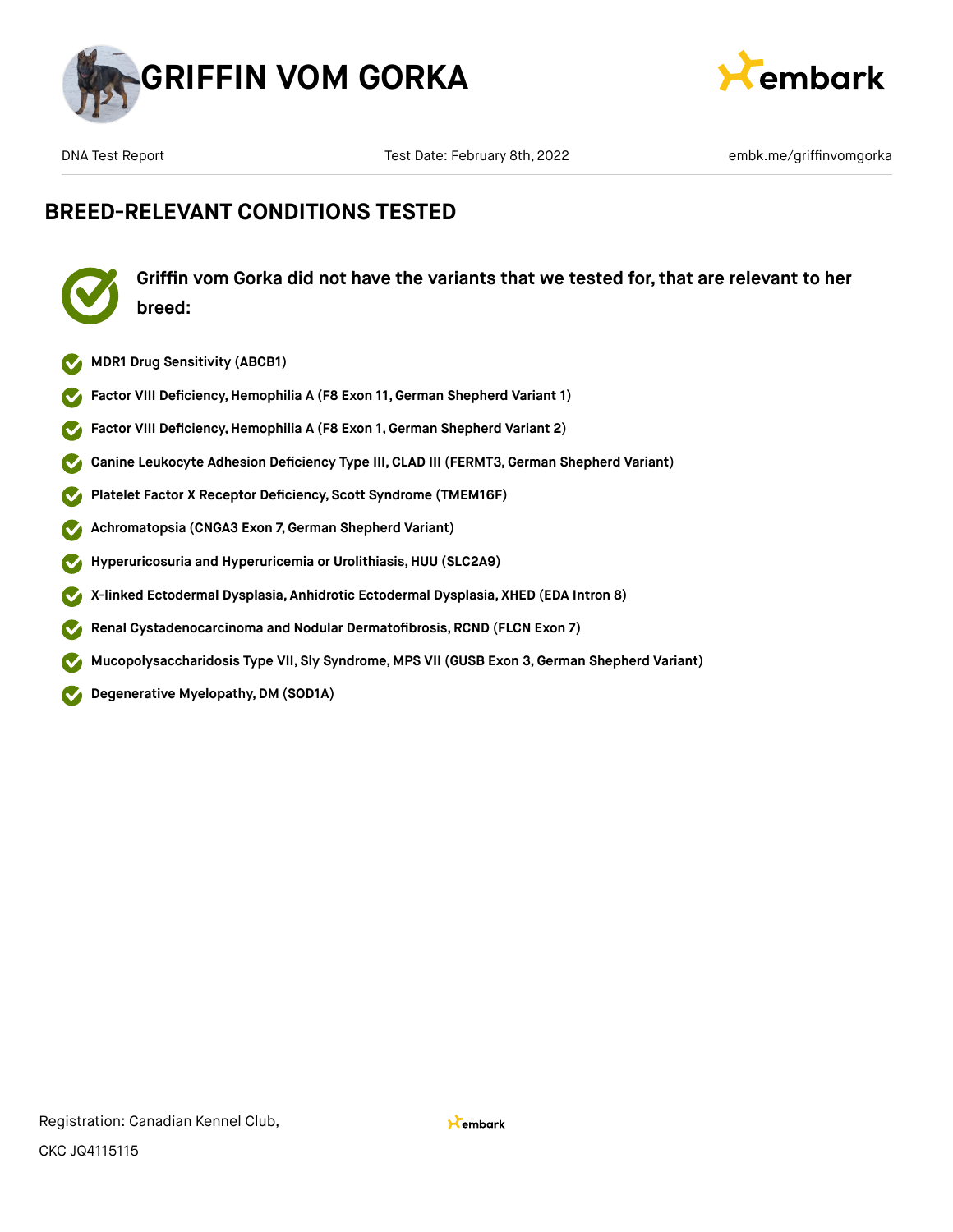



Kembark

## **ADDITIONAL CONDITIONS TESTED**



**Griffin vom Gorka did not have the variants that we tested for, in the following conditions that the potential effect on dogs with Griffin vom Gorka's breed may not yet be known.**

- **P2Y12 Receptor Platelet Disorder (P2Y12)**
- **Factor IX Deficiency,Hemophilia B (F9 Exon 7, Terrier Variant)**
- **Factor IX Deficiency,Hemophilia B (F9 Exon 7, Rhodesian Ridgeback Variant)**
- **Factor VII Deficiency (F7 Exon 5)**
- **Factor VIII Deficiency, Hemophilia A (F8 Exon 10, Boxer Variant)**
- **Thrombopathia (RASGRP1 Exon 5,Basset Hound Variant)**
- **Thrombopathia (RASGRP1 Exon 8, Landseer Variant)**
- **Thrombopathia (RASGRP1 Exon 5, American Eskimo Dog Variant)**
- **Von Willebrand Disease Type III, Type III vWD (VWF Exon 4, Terrier Variant)**
- **Von Willebrand Disease Type III, Type III vWD (VWF Exon 7, Shetland Sheepdog Variant)**
- **Von Willebrand Disease Type I, Type I vWD (VWF)**
- **Von Willebrand Disease Type II, Type II vWD (VWF, Pointer Variant)**
- **Canine Leukocyte Adhesion Deficiency Type I,CLAD I (ITGB2, Setter Variant)**
- **Congenital Macrothrombocytopenia (TUBB1 Exon 1, Cairn and Norfolk Terrier Variant)**
- **Canine Elliptocytosis (SPTB Exon 30)**
- **Glanzmann's Thrombasthenia Type I (ITGA2B Exon 13, Great Pyrenees Variant)**
- **Glanzmann's Thrombasthenia Type I (ITGA2B Exon 12,Otterhound Variant)**
- **May-Hegglin Anomaly (MYH9)**
- **Prekallikrein Deficiency (KLKB1 Exon 8)**
- **Pyruvate Kinase Deficiency (PKLR Exon 5,Basenji Variant)**
- **Pyruvate Kinase Deficiency (PKLR Exon 7, Labrador Retriever Variant)**
- **Pyruvate Kinase Deficiency (PKLR Exon 7, Pug Variant)**
- **Pyruvate Kinase Deficiency (PKLR Exon 7,Beagle Variant)**
- Registration: Canadian Kennel Club,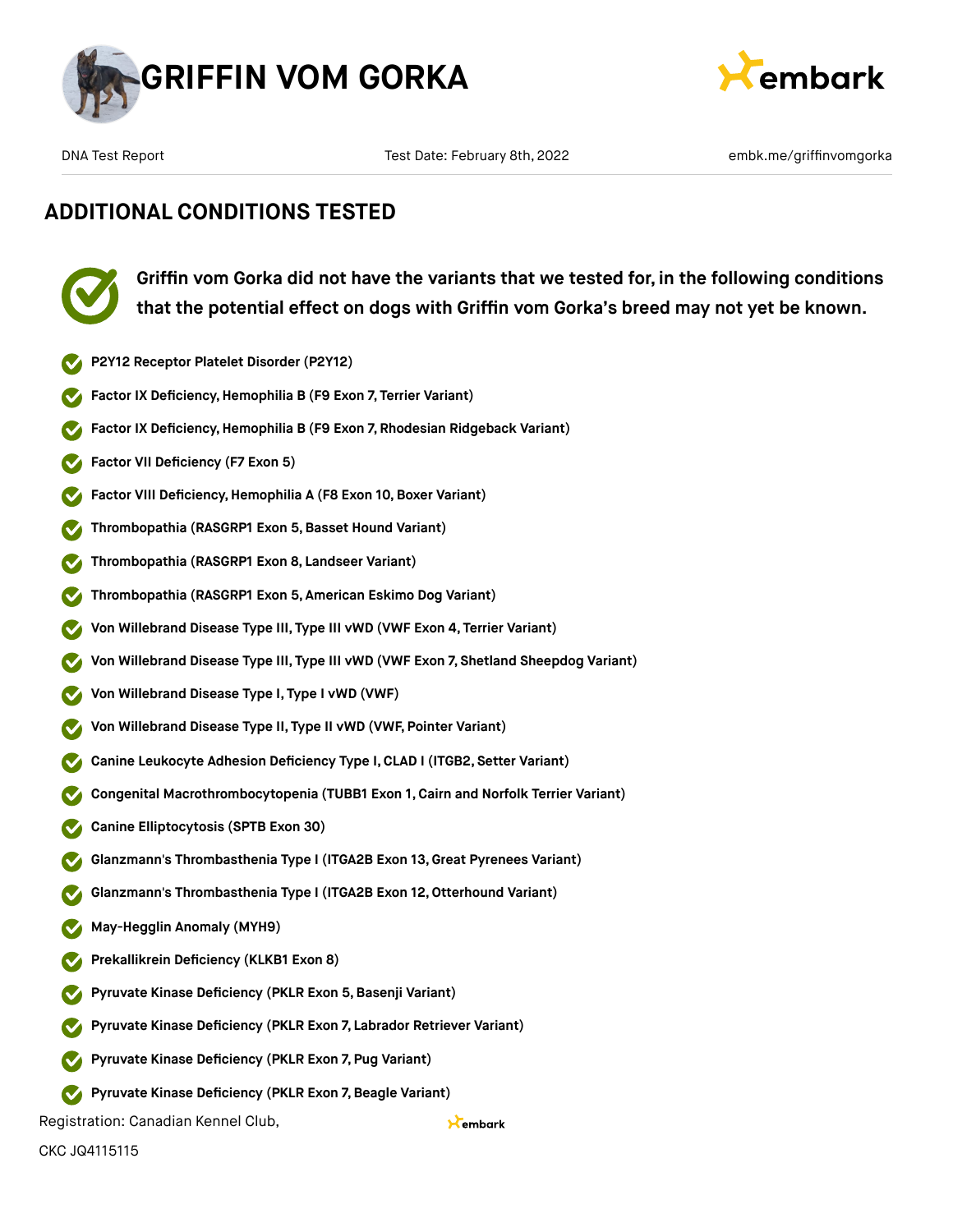



- **Ligneous Membranitis, LM (PLG)**
- **Methemoglobinemia (CYB5R3)**
- **Bernard-Soulier Syndrome,BSS (GP9,Cocker Spaniel Variant)**
- **Congenital Hypothyroidism (TPO, Tenterfield Terrier Variant)**
- **Congenital Hypothyroidism (TPO, Rat, Toy,Hairless Terrier Variant)**
- **Congenital Dyshormonogenic Hypothyroidism with Goiter (SLC5A5, Shih Tzu Variant)**
- **Complement 3 Deficiency,C3 Deficiency (C3)**
- **Severe Combined Immunodeficiency, SCID (PRKDC, Terrier Variant)**
- **Severe Combined Immunodeficiency, SCID (RAG1, Wetterhoun Variant)**
- **X-linked Severe Combined Immunodeficiency, X-SCID (IL2RG Exon 1, Basset Hound Variant)**
- **X-linked Severe Combined Immunodeficiency, X-SCID (IL2RG,Corgi Variant)**
- **Progressive Retinal Atrophy,rcd1 (PDE6B Exon 21, Irish Setter Variant)**
- **Progressive Retinal Atrophy,rcd3 (PDE6A)**
- **Progressive Retinal Atrophy,CNGA (CNGA1 Exon 9)**
- **Progressive Retinal Atrophy, prcd (PRCD Exon 1)**
- **Progressive Retinal Atrophy, PRA1 (CNGB1)**
- **Progressive Retinal Atrophy (SAG)**
- **Golden Retriever Progressive Retinal Atrophy 1, GR-PRA1 (SLC4A3)**
- **Golden Retriever Progressive Retinal Atrophy 2,GR-PRA2 (TTC8)**
- **Progressive Retinal Atrophy, crd1 (PDE6B, American Staffordshire Terrier Variant)**
- **Progressive Retinal Atrophy, crd4/cord1 (RPGRIP1)**
- **X-Linked Progressive Retinal Atrophy 1, XL-PRA1 (RPGR)**
- **Progressive Retinal Atrophy, PRA3 (FAM161A)**
- **Collie Eye Anomaly,Choroidal Hypoplasia,CEA (NHEJ1)**
- **Day Blindness,Cone Degeneration, Achromatopsia (CNGB3 Deletion, Alaskan Malamute Variant)**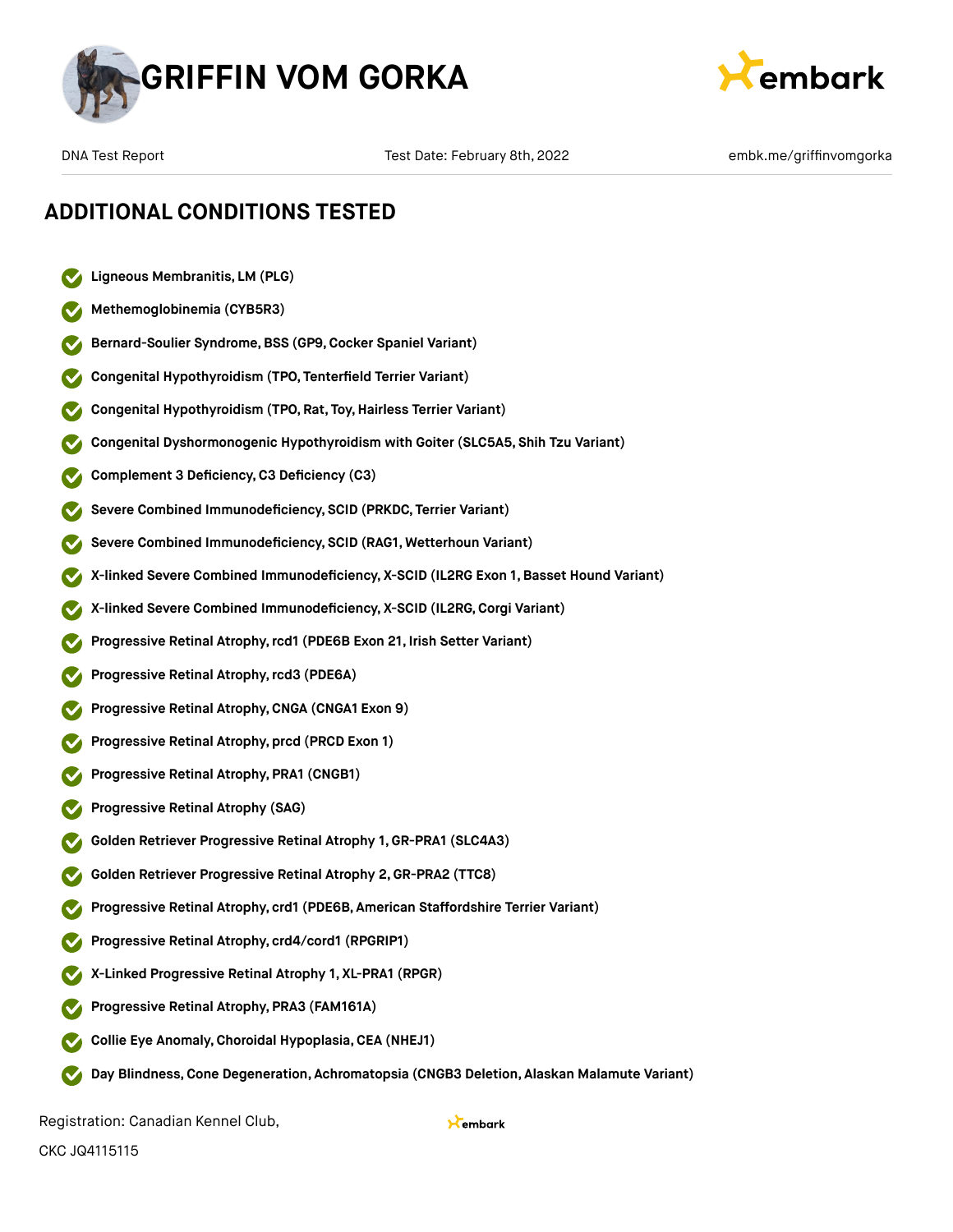



- **Day Blindness,Cone Degeneration, Achromatopsia (CNGB3 Exon 6,German Shorthaired Pointer Variant)**
- **Achromatopsia (CNGA3 Exon 7, Labrador Retriever Variant)**
- **Autosomal Dominant Progressive Retinal Atrophy (RHO)**
- **Canine Multifocal Retinopathy, cmr1 (BEST1 Exon 2)**
- **Canine Multifocal Retinopathy, cmr2 (BEST1 Exon 5,Coton de Tulear Variant)**
- **Canine Multifocal Retinopathy, cmr3 (BEST1 Exon 10 Deletion, Finnish and Swedish Lapphund, Lapponian Herder Variant)**
- **Primary Open Angle Glaucoma (ADAMTS10 Exon 9,Norwegian Elkhound Variant)**
- **Primary Open Angle Glaucoma (ADAMTS10 Exon 17, Beagle Variant)**
- **Primary Open Angle Glaucoma (ADAMTS17 Exon 11,Basset Fauve de Bretagne Variant)**
- **Primary Open Angle Glaucoma and Primary Lens Luxation (ADAMTS17 Exon 2,Chinese Shar-Pei Variant)**
- **Goniodysgenesis and Glaucoma, Pectinate Ligament Dysplasia, PLD (OLFM3)**
- **Hereditary Cataracts, Early-Onset Cataracts, Juvenile Cataracts (HSF4 Exon 9, Australian Shepherd Variant)**
- **Primary Lens Luxation (ADAMTS17)**
- **Congenital Stationary Night Blindness (RPE65, Briard Variant)**
- **Congenital Stationary Night Blindness (LRIT3, Beagle Variant)**
- **Macular Corneal Dystrophy, MCD (CHST6)**
- **2,8-Dihydroxyadenine Urolithiasis, 2,8-DHA Urolithiasis (APRT)**
- **Cystinuria Type I-A (SLC3A1,Newfoundland Variant)**
- **Cystinuria Type II-A (SLC3A1, Australian Cattle Dog Variant)**
- **Cystinuria Type II-B (SLC7A9, Miniature Pinscher Variant)**
- **Polycystic Kidney Disease, PKD (PKD1)**
- **Primary Hyperoxaluria (AGXT)**
- **Protein Losing Nephropathy, PLN (NPHS1)**
- **X-Linked Hereditary Nephropathy, XLHN (COL4A5 Exon 35, Samoyed Variant 2)**
- **Autosomal Recessive Hereditary Nephropathy, Familial Nephropathy, ARHN (COL4A4 Exon 30, English Springer Spaniel Variant)**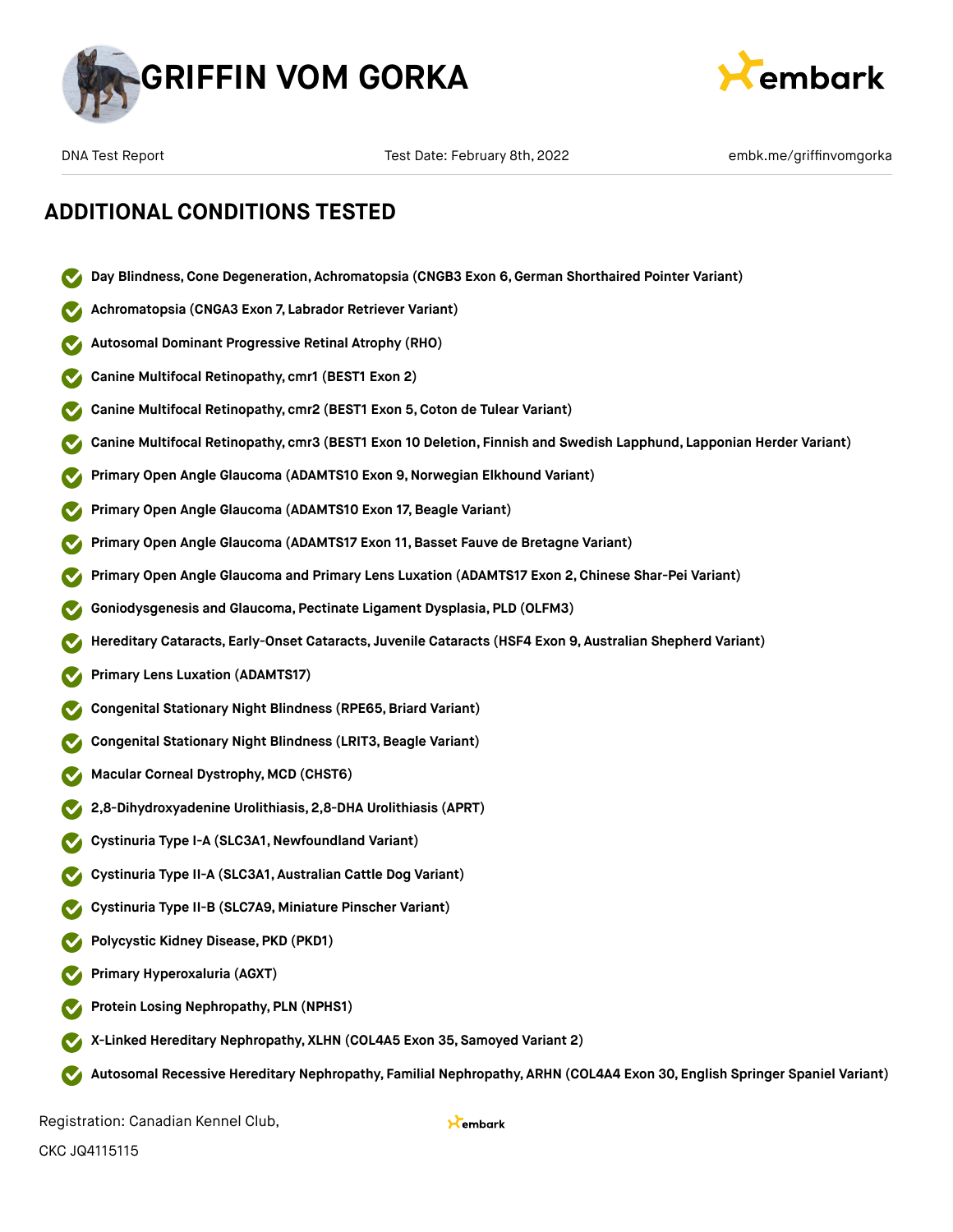



**Autosomal Recessive Hereditary Nephropathy, Familial Nephropathy, ARHN (COL4A4 Exon 3,Cocker Spaniel Variant)**

## **ADDITIONAL CONDITIONS TESTED**

**Fanconi Syndrome (FAN1,Basenji Variant) Primary Ciliary Dyskinesia, PCD (CCDC39 Exon 3,Old English Sheepdog Variant) Primary Ciliary Dyskinesia, PCD (NME5, Alaskan Malamute Variant) Congenital Keratoconjunctivitis Sicca and Ichthyosiform Dermatosis,Dry Eye Curly Coat Syndrome, CKCSID (FAM83H Exon 5) Canine Fucosidosis (FUCA1) Glycogen Storage Disease Type II, Pompe's Disease,GSD II (GAA, Finnish and Swedish Lapphund, Lapponian Herder Variant) Glycogen Storage Disease Type IA, Von Gierke Disease,GSD IA (G6PC, Maltese Variant) Glycogen Storage Disease Type IIIA,GSD IIIA (AGL,Curly Coated Retriever Variant) Mucopolysaccharidosis Type IIIA, Sanfilippo Syndrome Type A, MPS IIIA (SGSH Exon 6,Dachshund Variant) Mucopolysaccharidosis Type IIIA, Sanfilippo Syndrome Type A, MPS IIIA (SGSH Exon 6,New Zealand Huntaway Variant) Mucopolysaccharidosis Type VII, Sly Syndrome, MPS VII (GUSB Exon 5, Terrier Brasileiro Variant) Glycogen storage disease Type VII, Phosphofructokinase Deficiency, PFK Deficiency (PFKM, Whippet and English Springer Spaniel Variant) Glycogen storage disease Type VII, Phosphofructokinase Deficiency, PFK Deficiency (PFKM, Wachtelhund Variant) Lagotto Storage Disease (ATG4D) Neuronal Ceroid Lipofuscinosis 1,NCL 1 (PPT1 Exon 8,Dachshund Variant 1) Neuronal Ceroid Lipofuscinosis 2,NCL 2 (TPP1 Exon 4,Dachshund Variant 2) Neuronal Ceroid Lipofuscinosis,Cerebellar Ataxia,NCL4A (ARSG Exon 2, American Staffordshire Terrier Variant) Neuronal Ceroid Lipofuscinosis 5,NCL 5 (CLN5 Exon 4 SNP,Border Collie Variant) Neuronal Ceroid Lipofuscinosis 6,NCL 6 (CLN6 Exon 7, Australian Shepherd Variant) Neuronal Ceroid Lipofuscinosis 8,NCL 8 (CLN8 Exon 2, English Setter Variant) Neuronal Ceroid Lipofuscinosis 7,NCL 7 (MFSD8, Chihuahua and Chinese Crested Variant) Neuronal Ceroid Lipofuscinosis 8,NCL 8 (CLN8, Australian Shepherd Variant) Neuronal Ceroid Lipofuscinosis 10,NCL 10 (CTSD Exon 5, American Bulldog Variant) Neuronal Ceroid Lipofuscinosis 5,NCL 5 (CLN5 Exon 4 Deletion,Golden Retriever Variant)** Registration: Canadian Kennel Club, Kembark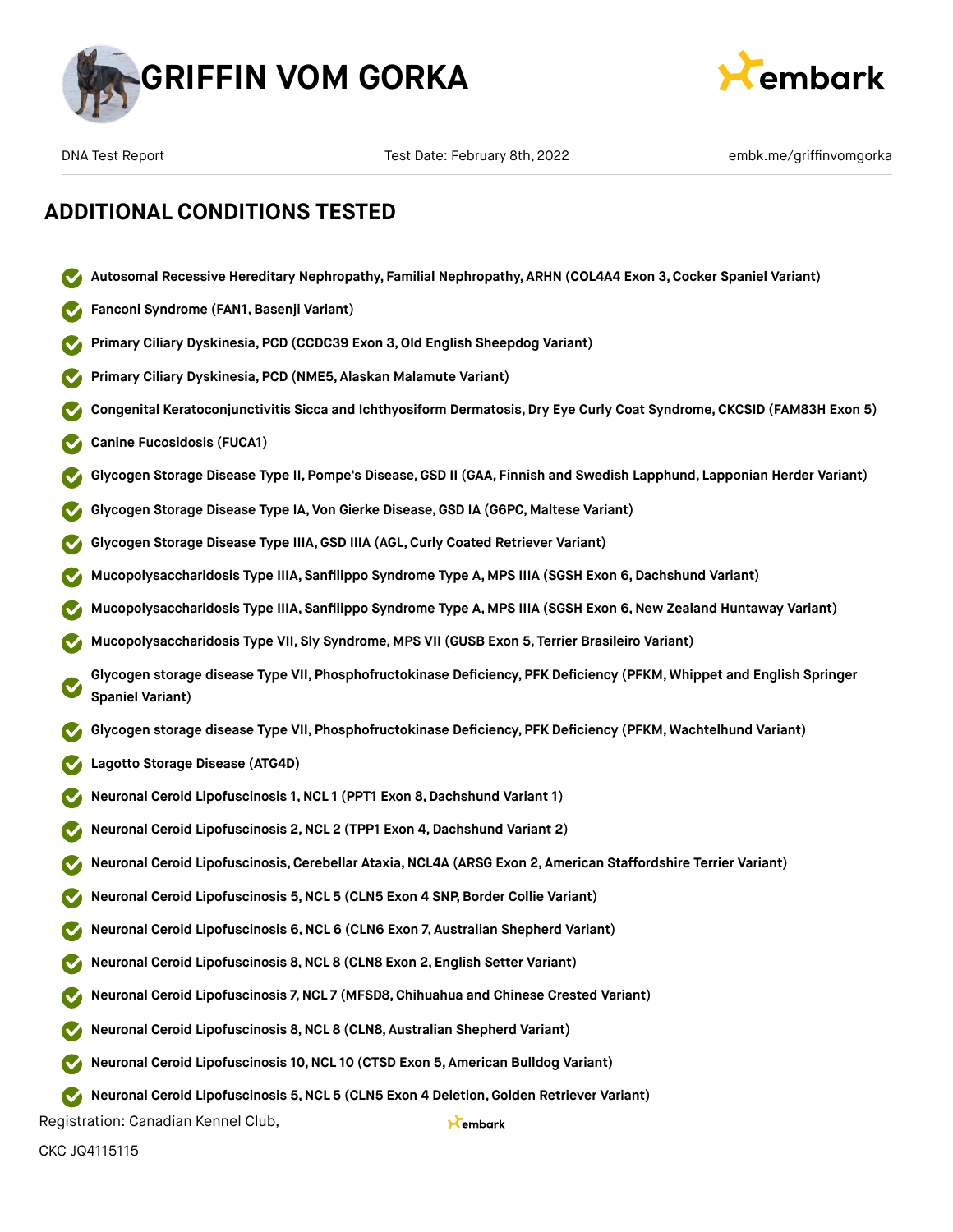



- **Neuronal Ceroid Lipofuscinosis 8,NCL 8 (CLN8 Insertion, Saluki Variant)**
- **Late-Onset Neuronal Ceroid Lipofuscinosis,NCL 12 (ATP13A2, Australian Cattle Dog Variant)**
- **GM1 Gangliosidosis (GLB1 Exon 15, Shiba Inu Variant)**
- **GM1 Gangliosidosis (GLB1 Exon 15, Alaskan Husky Variant)**
- **GM1 Gangliosidosis (GLB1 Exon 2, Portuguese Water Dog Variant)**
- **GM2 Gangliosidosis (HEXB, Poodle Variant)**
- **GM2 Gangliosidosis (HEXA, Japanese Chin Variant)**
- **Globoid Cell Leukodystrophy, Krabbe disease (GALC Exon 5, Terrier Variant)**
- **Autosomal Recessive Amelogenesis Imperfecta, Familial Enamel Hypoplasia (ENAM Deletion, Italian Greyhound Variant)**
- **Autosomal Recessive Amelogenesis Imperfecta, Familial Enamel Hypoplasia (ENAM SNP, Parson Russell Terrier Variant)**
- **Persistent Mullerian Duct Syndrome, PMDS (AMHR2)**
- **Deafness and Vestibular Syndrome of Dobermans,DVDob,DINGS (MYO7A)**
- **Shar-Pei Autoinflammatory Disease, SPAID, Shar-Pei Fever (MTBP)**
- **Neonatal Interstitial Lung Disease (LAMP3)**
- **Recurrent Inflammatory Pulmonary Disease, RIPD (AKNA, Rough Collie Variant)**
- **Alaskan Husky Encephalopathy, Subacute Necrotizing Encephalomyelopathy (SLC19A3)**
- **Alexander Disease (GFAP)**
- **Cerebellar Abiotrophy,Neonatal Cerebellar Cortical Degeneration,NCCD (SPTBN2,Beagle Variant)**
- **Cerebellar Ataxia, Progressive Early-Onset Cerebellar Ataxia (SEL1L, Finnish Hound Variant)**
- **Cerebellar Hypoplasia (VLDLR, Eurasier Variant)**
- **Spinocerebellar Ataxia, Late-Onset Ataxia, LoSCA (CAPN1)**
- **Spinocerebellar Ataxia with Myokymia and/or Seizures (KCNJ10)**
- **Hereditary Ataxia,Cerebellar Degeneration (RAB24,Old English Sheepdog and Gordon Setter Variant)**
- **Benign Familial Juvenile Epilepsy, Remitting Focal Epilepsy (LGI2)**
- **Fetal-Onset Neonatal Neuroaxonal Dystrophy (MFN2,Giant Schnauzer Variant)**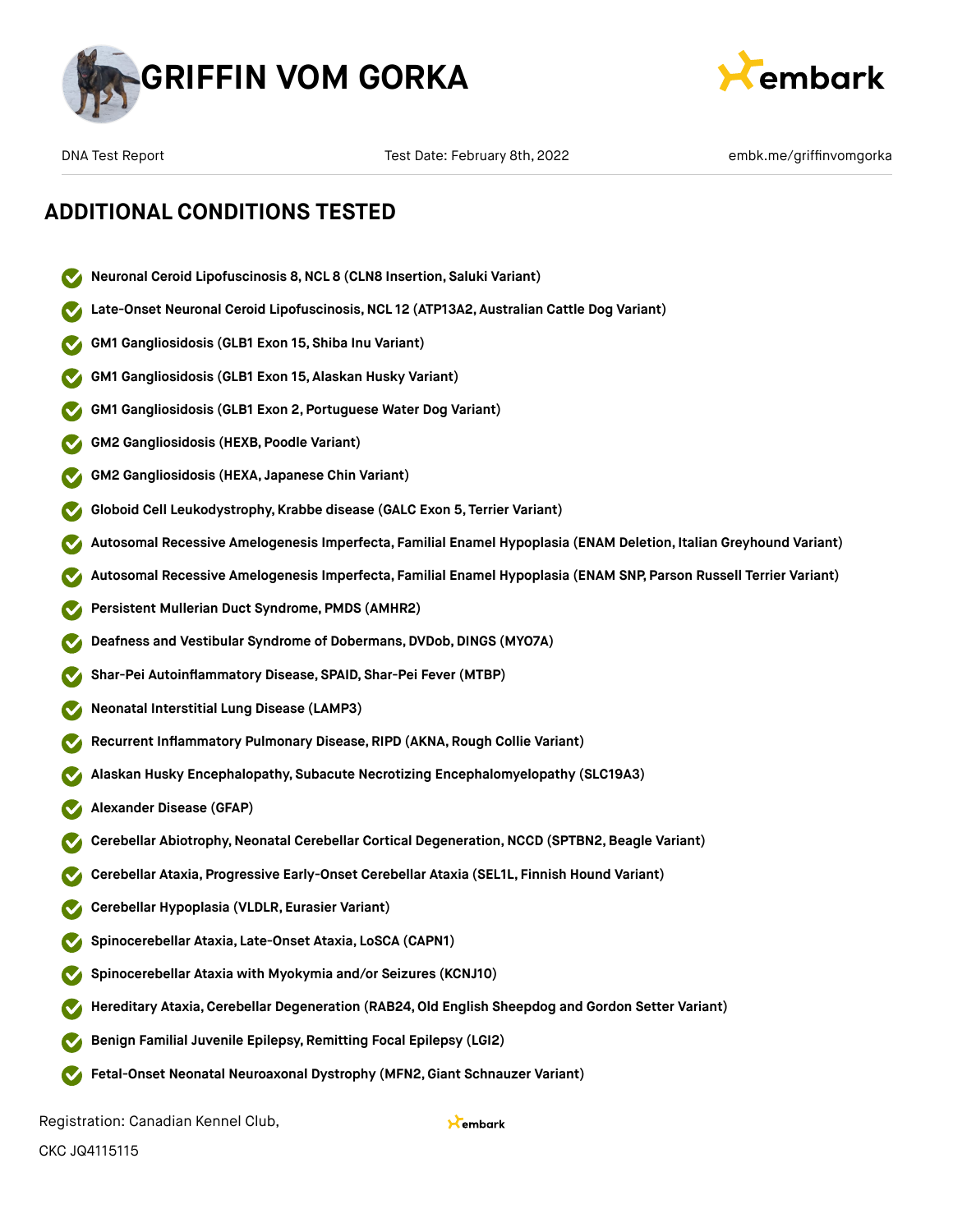



## **ADDITIONAL CONDITIONS TESTED**

- **Hypomyelination and Tremors (FNIP2, Weimaraner Variant)**
- **Shaking Puppy Syndrome, X-linked Generalized Tremor Syndrome (PLP1, English Springer Spaniel Variant)**
- **Neuroaxonal Dystrophy,NAD (TECPR2, Spanish Water Dog Variant)**
- **Neuroaxonal Dystrophy,NAD (VPS11, Rottweiler Variant)**
- **L-2-Hydroxyglutaricaciduria, L2HGA (L2HGDH, Staffordshire Bull Terrier Variant)**
- **Neonatal Encephalopathy with Seizures, NEWS (ATF2)**
- **Alaskan Malamute Polyneuropathy, AMPN (NDRG1 SNP)**
- **Narcolepsy (HCRTR2 Intron 4,Doberman Pinscher Variant)**
- **Narcolepsy (HCRTR2 Intron 6, Labrador Retriever Variant)**
- **Narcolepsy (HCRTR2 Exon 1,Dachshund Variant)**
- **Progressive Neuronal Abiotrophy,Canine Multiple System Degeneration,CMSD (SERAC1 Exon 15, Kerry Blue Terrier Variant)**
- **Progressive Neuronal Abiotrophy,Canine Multiple System Degeneration,CMSD (SERAC1 Exon 4, Chinese Crested Variant)**
- **Juvenile Laryngeal Paralysis and Polyneuropathy, Polyneuropathy with Ocular Abnormalities and Neuronal Vacuolation, POANV (RAB3GAP1, Rottweiler Variant)**

Kembark

- **Hereditary Sensory Autonomic Neuropathy, Acral Mutilation Syndrome, AMS (GDNF-AS, Spaniel and Pointer Variant)**
- **Sensory Neuropathy (FAM134B,Border Collie Variant)**
- **Juvenile-Onset Polyneuropathy, Leonberger Polyneuropathy 1, LPN1 (LPN1, ARHGEF10)**
- **Juvenile Myoclonic Epilepsy (DIRAS1)**
- **Juvenile-Onset Polyneuropathy, Leonberger Polyneuropathy 2, LPN2 (GJA9)**
- **Spongy Degeneration with Cerebellar Ataxia 1, SDCA1, SeSAME/EAST Syndrome (KCNJ10)**
- **Spongy Degeneration with Cerebellar Ataxia 2, SDCA2 (ATP1B2)**
- **Dilated Cardiomyopathy, DCM1 (PDK4, Doberman Pinscher Variant 1)**
- **Dilated Cardiomyopathy, DCM2 (TTN, Doberman Pinscher Variant 2)**
- **Long QT Syndrome (KCNQ1)**
- **Cardiomyopathy and Juvenile Mortality (YARS2)**
- **Muscular Dystrophy (DMD,Cavalier King Charles Spaniel Variant 1)**  $\bullet$
- Registration: Canadian Kennel Club,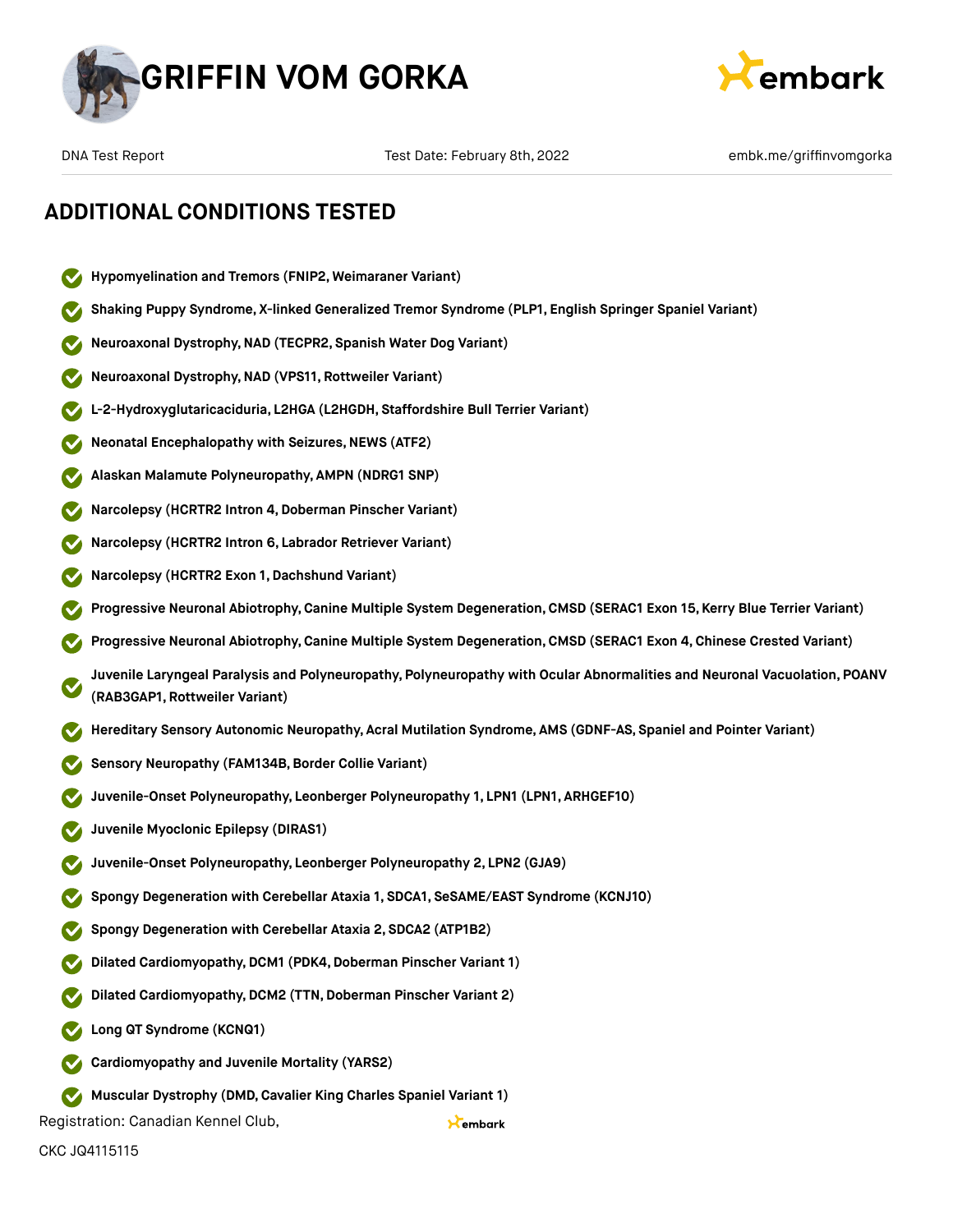



## **ADDITIONAL CONDITIONS TESTED**

- **Muscular Dystrophy (DMD,Golden Retriever Variant)**
- **Limb Girdle Muscular Dystrophy (SGCD, Boston Terrier Variant)**
- **Ullrich-like Congenital Muscular Dystrophy (COL6A3 Exon 10, Labrador Retriever Variant)**
- **Centronuclear Myopathy,CNM (PTPLA)**
- **Exercise-Induced Collapse, EIC (DNM1)**
- **Inherited Myopathy of Great Danes (BIN1)**
- **Myostatin Deficiency,Bully Whippet Syndrome (MSTN)**
- **Myotonia Congenita (CLCN1 Exon 7, Miniature Schnauzer Variant)**
- **Myotonia Congenita (CLCN1 Exon 23, Australian Cattle Dog Variant)**
- **Nemaline Myopathy (NEB, American Bulldog Variant)**
- **Myotubular Myopathy 1, X-linked Myotubular Myopathy, XL-MTM (MTM1, Labrador Retriever Variant)**
- **Inflammatory Myopathy (SLC25A12)**
- **Hypocatalasia, Acatalasemia (CAT)**
- **Pyruvate Dehydrogenase Deficiency (PDP1, Spaniel Variant)**
- **Malignant Hyperthermia (RYR1)**
- **Imerslund-Grasbeck Syndrome, Selective Cobalamin Malabsorption (CUBN Exon 53,Border Collie Variant)**
- **Imerslund-Grasbeck Syndrome, Selective Cobalamin Malabsorption (CUBN Exon 8,Beagle Variant)**
- **Inherited Selected Cobalamin Malabsorption with Proteinuria (CUBN, Komondor Variant)**
- **Lundehund Syndrome (LEPREL1)**
- **Congenital Myasthenic Syndrome,CMS (CHAT,Old Danish Pointing Dog Variant)**
- **Congenital Myasthenic Syndrome,CMS (COLQ, Labrador Retriever Variant)**
- **Congenital Myasthenic Syndrome,CMS (CHRNE, Jack Russell Terrier Variant)**
- **Congenital Myasthenic Syndrome,CMS (COLQ, Golden Retriever Variant)**
- **Myasthenia Gravis-Like Syndrome (CHRNE,Heideterrier Variant)**
- **Episodic Falling Syndrome (BCAN)**

Registration: Canadian Kennel Club,

CKC JQ4115115

#### Kembark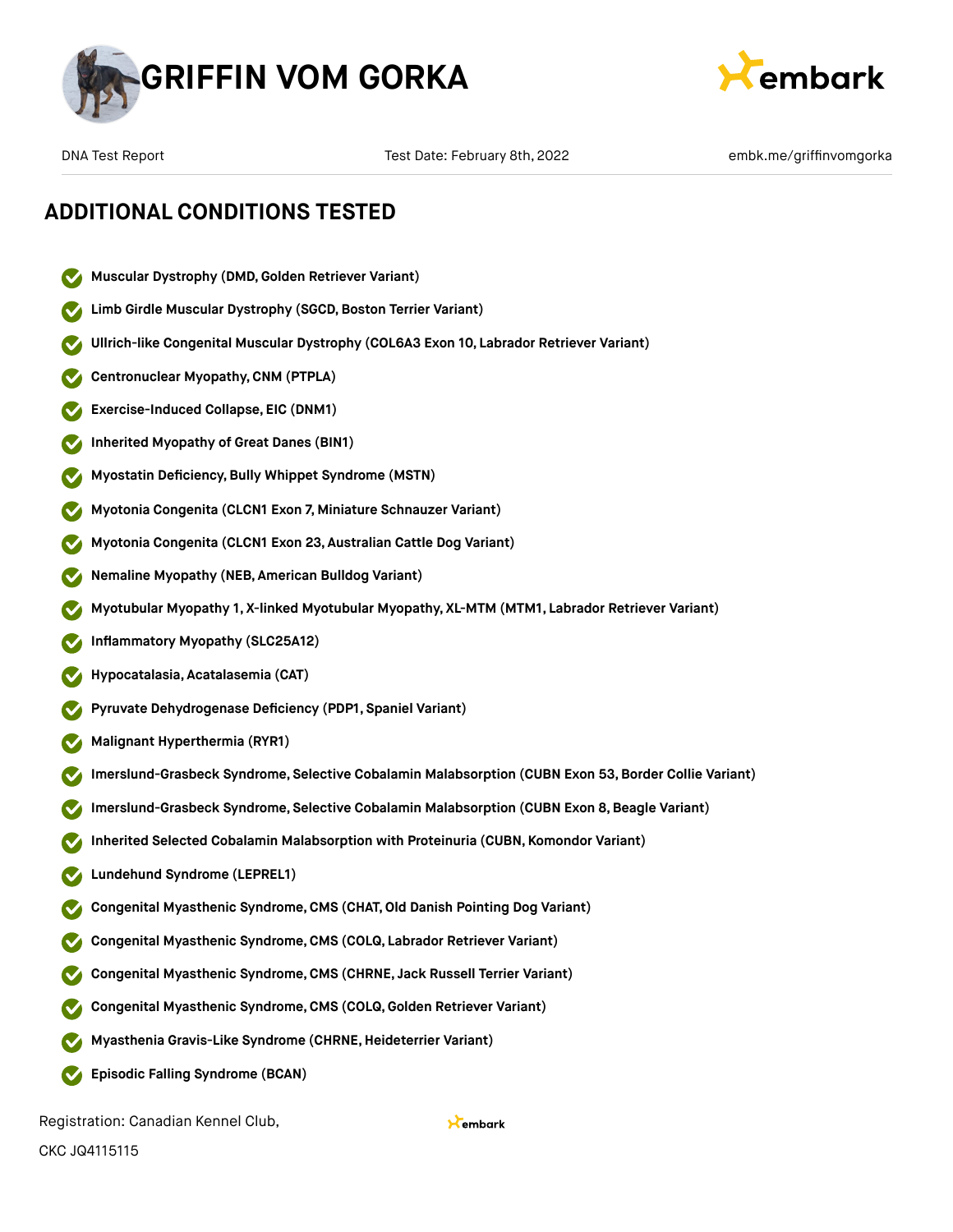



- **Paroxysmal Dyskinesia, PxD (PIGN)**
- **Demyelinating Polyneuropathy (SBF2/MTRM13)**
- **Laryngeal Paralysis (RAPGEF6, Miniature Bull Terrier Variant)**
- **Dystrophic Epidermolysis Bullosa (COL7A1,Golden Retriever Variant)**
- **Dystrophic Epidermolysis Bullosa (COL7A1,Central Asian Shepherd Dog Variant)**
- **Ectodermal Dysplasia, Skin Fragility Syndrome (PKP1, Chesapeake Bay Retriever Variant)**
- **Ichthyosis, Epidermolytic Hyperkeratosis (KRT10, Terrier Variant)**
- **Ichthyosis, ICH1 (PNPLA1,Golden Retriever Variant)**
- **Ichthyosis (SLC27A4,Great Dane Variant)**
- **Ichthyosis (NIPAL4, American Bulldog Variant)**
- **Focal Non-Epidermolytic Palmoplantar Keratoderma, Pachyonychia Congenita (KRT16, Dogue de Bordeaux Variant)**
- **Hereditary Footpad Hyperkeratosis (FAM83G, Terrier and Kromfohrlander Variant)**
- **Hereditary Footpad Hyperkeratosis (DSG1, Rottweiler Variant)**
- **Hereditary Nasal Parakeratosis,HNPK (SUV39H2)**
- **Musladin-Lueke Syndrome, MLS (ADAMTSL2)**
- **Oculocutaneous Albinism,OCA (SLC45A2, Pekingese Variant)**
- **Bald Thigh Syndrome (IGFBP5)**
- **Lethal Acrodermatitis, LAD (MKLN1)**
- **Ehlers Danlos (ADAMTS2,Doberman Pinscher Variant)**
- **Cleft Lip and/or Cleft Palate (ADAMTS20,Nova Scotia Duck Tolling Retriever Variant)**
- **Hereditary Vitamin D-Resistant Rickets (VDR)**
- **Oculoskeletal Dysplasia 2,Dwarfism-Retinal Dysplasia 2, drd2,OSD2 (COL9A2, Samoyed Variant)**
- **Osteogenesis Imperfecta,Brittle Bone Disease (COL1A2,Beagle Variant)**
- **Osteogenesis Imperfecta,Brittle Bone Disease (SERPINH1, Dachshund Variant)**
- **Osteogenesis Imperfecta,Brittle Bone Disease (COL1A1,Golden Retriever Variant)**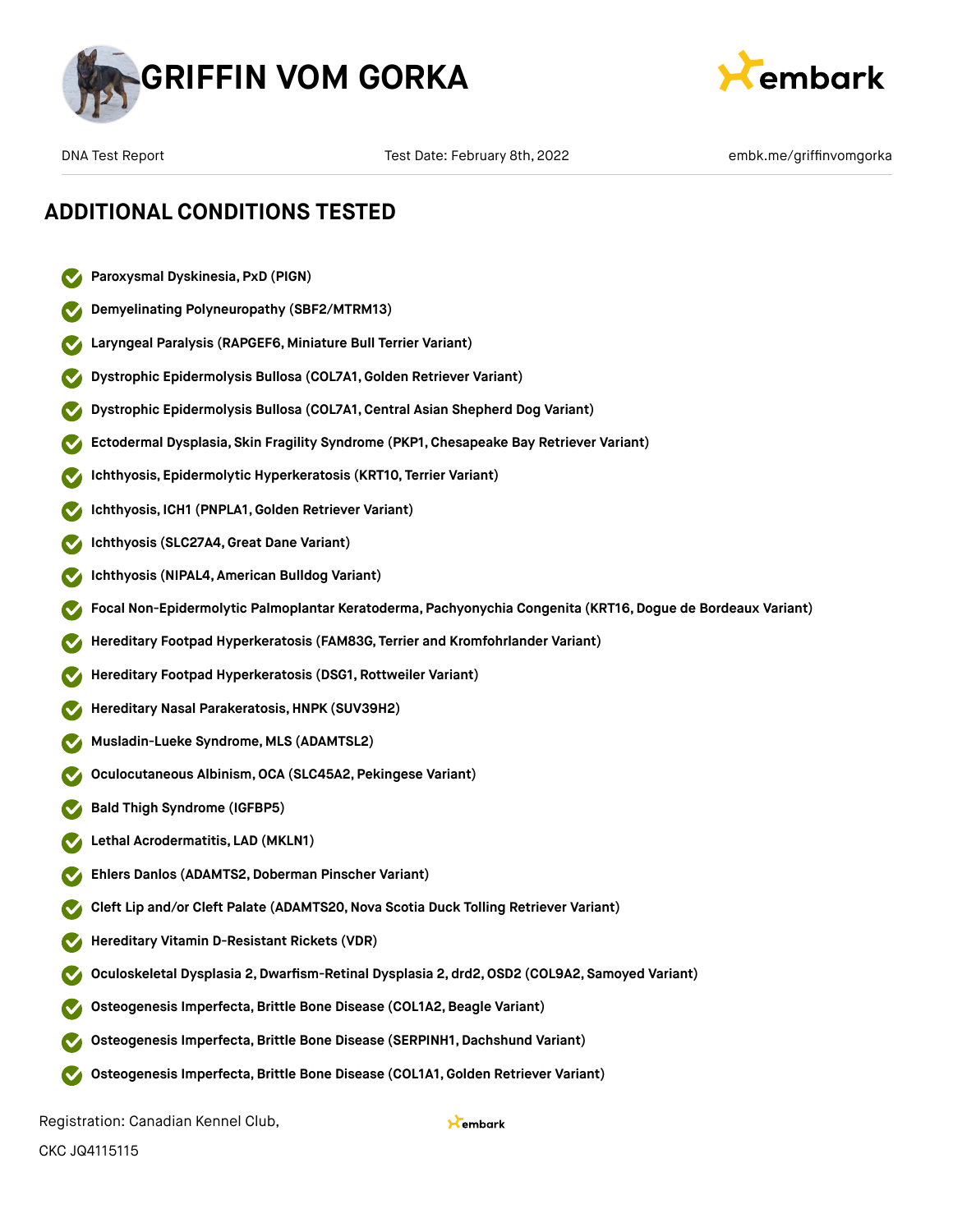



DNA Test Report Test Date: February 8th, 2022 **Emble and Test Constant Participal Act Act Provide** Report and Tes

- **Osteochondrodysplasia, Skeletal Dwarfism (SLC13A1, Poodle Variant)**  $\blacktriangledown$
- **Skeletal Dysplasia 2, SD2 (COL11A2, Labrador Retriever Variant)**
- **Craniomandibular Osteopathy,CMO (SLC37A2)**  $\blacktriangledown$
- **Raine Syndrome,Canine Dental Hypomineralization Syndrome (FAM20C)**  $\blacktriangledown$
- **Chondrodystrophy and Intervertebral Disc Disease,CDDY/IVDD, Type I IVDD (FGF4 retrogene CFA12)**  $\blacktriangledown$
- **Chondrodystrophy (ITGA10,Norwegian Elkhound and Karelian Bear Dog Variant)**  $\blacktriangledown$
- **Mucopolysaccharidosis IIIB, Sanfilippo Syndrome Type B, MPS IIIB (NAGLU, Schipperke Variant)**  $\bullet$